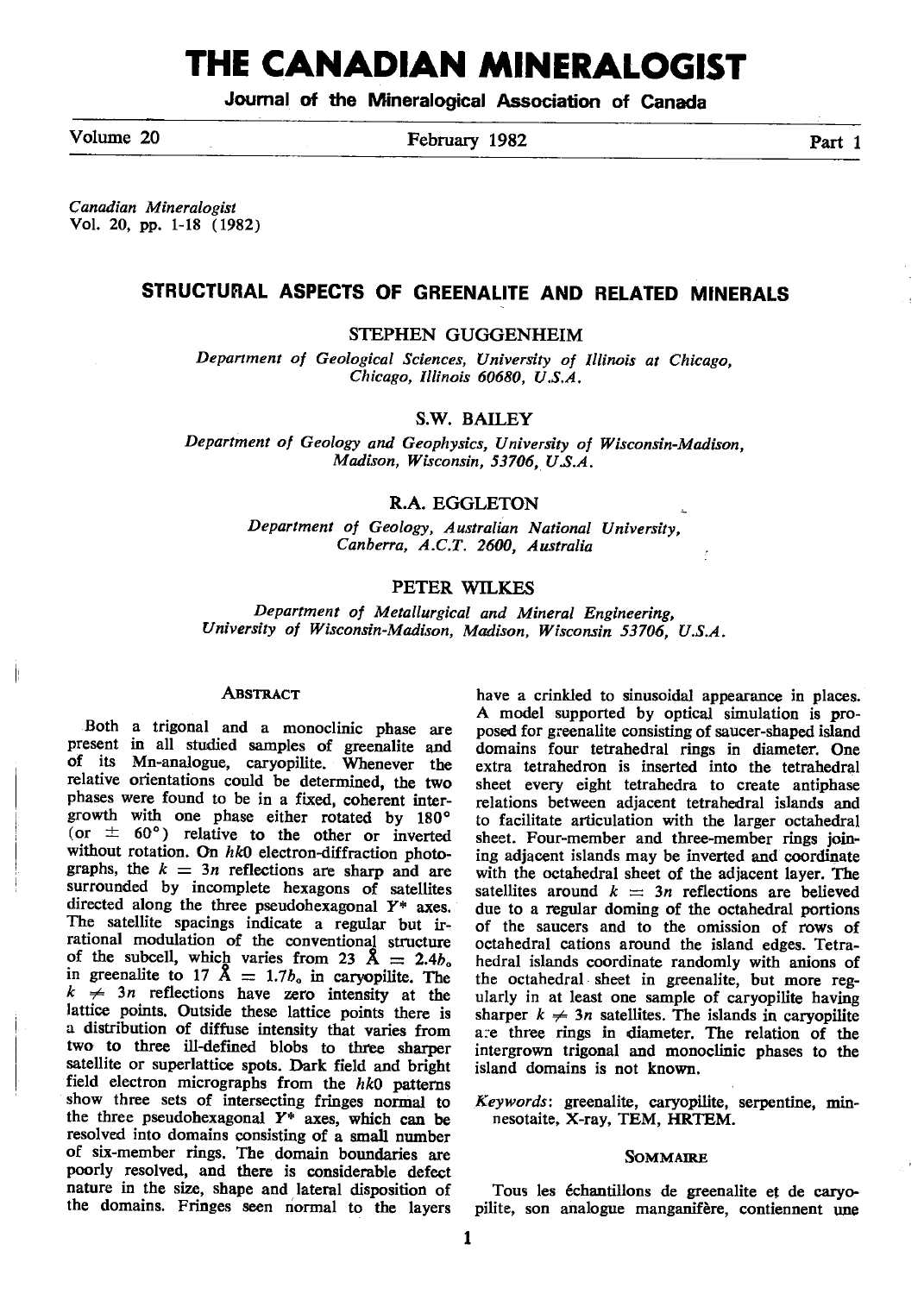phase trigonale et une autre monoclinique, Dans chacun des cas où leurs orientations relatives ont pu être vérifiées, les deux phases montrent la même intercroissance cohérente, l'une des phases étant soit tournée de 180 $^{\circ}$  (ou  $\pm 60^{\circ}$ ) par rapport<br>à l'autre, soit inversée sans rotation. Sur des clichés de diffraction électronique, les réflexions  $k = 3n$  du plan hk0 sont nettes et entourées d'hexagones incomplets de satellites dirigés le long des trois axes pseudohexagonaux Y\*. L'espacement de ces satellites indique une modulation régulière mais irrationnelle de la structure conventionnelle de la sous-maille, qui varie de 23 Å (= 2.4 $b_o$ ) dans la greenalite à 17 Å (= 1.7 $b_o$ ) dans la caryopilite. Les réflexions  $k \neq 3n$  ont une intensité nulle aux noeuds du réseau. Entre les noeuds. on observe une distribution diffuse d'intensité allant de deux ou trois taches mal définies à trois réflexions satellites ou de surstructure nettes. Les photomicrographies électroniques sur fond obscur et sur fond clair, dérivées des clichés hk0, montrent trois systèmes de franges concourants, perpendiculaires aux trois axes pseudohexagonaux  $Y^*$ ; on peut résoudre ceux-ci en domaines aux limites imparfaitement définies qui contiennent un petit nombre d'anneaux à six membres. La dimension, la forme et la disposition latérale des domaines sont irrégulières. Par endroits, les franges perpendiculaires aux feuillets ont une apparence ondulée à sinusoïdale. Selon un modèle étayé par simulation optique, la greenalite serait formée d'îlots en forme de soucoupe ayant un diamètre de quatre anneaux de tétraèdres. Un tétraèdre supplémentaire est inséré dans le feuillet tétraédrique tous les huit tétraèdres. Les îlots adjacents sont ainsi en relation d'antiphase, ce qui facilite l'articulation avec le feuillet octaédrique plus grand. Les anneaux à quatre et à trois membres qui lient les îlots adjacents peuvent être inversés pour permettre la liaison avec les couches octaédriques des feuillets adjacents. Les satellites autour des réflexions  $k = 3n$  seraient dus à un bombement régulier des portions octaédriques des soucoupes et à l'omission de rangées de cations octaédriques en bordure des îlots. Ces îlots de tétraèdres sont coordonnés de façon aléatoire aux anions de la couche octaédrique dans la greenalite, mais plus régulièrement dans au moins un exemple de carypolite qui possède des réflexions satellites  $k \neq 3n$  plus nettes. Dans la caryopilite, le diamètre des îlots équivaut à trois anneaux. La relation entre l'intercroissance des phases trigonale et monoclinique et les domaines insulaires reste à déterminer.

#### (Traduit par la Rédaction)

Mots-clés: greenalite, caryopilite, serpentine, minnesotaïte, rayons X, microscopie électronique à transmission, microscopie électronique à transmission de haute résolution.

#### **INTRODUCTION**

The crystal structures of hydrous phyllosil-

icate minerals are based on layers that contain tetrahedrally and octahedrally coordinated sheets in either 1:1 or 2:1 ratios. Adjacent lavers, which may be separated from one another by various interlayer materials, often can be superimposed in different geometric patterns to create polytypes with different symmetries and periodicities normal to the layers. For example, the serpentines based on planar 1:1 layers have been identified by X-ray techniques as having one-layer trigonal  $(1T)$ , two-layer hexagonal  $(2H)$  and six-layer trigonal  $(6T)$ structures; a similar diversity is observed in many other 1:1 and 2:1 layer species.

The degree of fit between the lateral dimensions of the component tetrahedral and octahedral sheets, which must have common planes of junction within a layer, has a profound influence on the resultant crystal size, morphology and structure of the mineral (Roy & Roy 1954, Bates 1959). In the majority of layer silicates, the ideal lateral dimensions of the tetrahedral sheet are larger than those of the octahedral sheet. Zviagin (1957) and Radoslovich (1961) have shown that it is relatively easy to reduce the lateral dimensions of a tetrahedral sheet by rotating adjacent tetrahedra in opposite directions in the (001) plane. It is more difficult to stretch the lateral dimensions of a tetrahedral sheet to fit those of a larger octahedral sheet; consequently, the structural adjustment may be more drastic. Mechanisms observed to date in layer silicates include adjustment of sheet thicknesses, with corresponding changes in lateral dimensions, in sudoite (Eggleton & Bailey 1967), buckling of the octahedral cation plane in lizardite (Krstanović 1968), tetrahedral tilting leading to continuous curling in the case of the 1:1 layers of chrysotile (Jagodzinski & Kunze 1954), inversion and relinkage of tetrahedral apical directions in a periodic pattern in stilpnomelane (Eggleton 1972) and tetrahedral tilting plus inversion<br>in antigorite (Zussman 1954, Kunze 1956). Examples requiring these latter mechanisms are restricted to phyllosilicate species with little or no tetrahedral substitution for Si and with octahedral sheets populated with divalent cations of the size of Mg, Ni, Fe, Mn and Co.

Cylindrical rolls of 1:1 layers, with the larger octahedral sheet on the convex side and the smaller tetrahedral sheet on the concave side, are the rule for the chrysotile serpentines of composition  $Mg_3Si_2O_5(OH)_4$  (Bates et al. 1950). Ni<sup>2+</sup>  $(r = 0.69 \text{ Å})$  is similar in size to  $Mg^{2+}$  ( $r = 0.72$  Å) in octahedral coordination (Shannon 1976); similar asbestiform fibres are observed for pecoraite, the Ni analogue of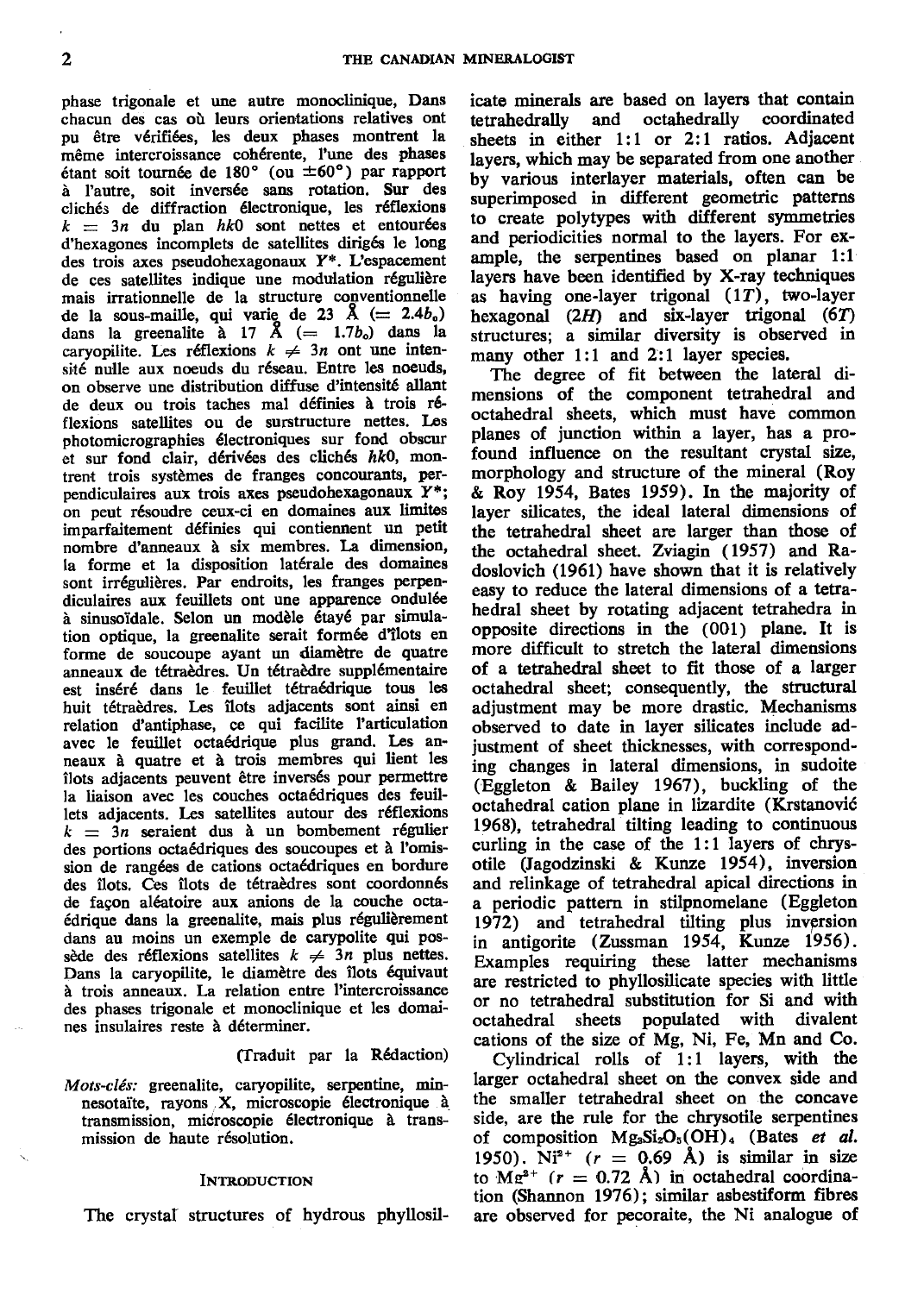clinochrysotile (Faust et al. 1969), and for some garnieritic ores of Ni (Uyeda et al. 1973). Fibrous Mg- and Ni-chrysotiles have been synthesized (Noll & Kirchner 1952, Roy & Roy 1954), as have the  $Co^{2+}$ - and Fe<sup>2+</sup> -analogues (r  $= 0.745$  and 0.78 Å, respectively: Noll et al. 1958, Jasmund & Sylla 1970), but the latter two have not been recognized in nature to date. Octahedral sheets rich in Fe<sup>2+</sup> and Mn<sup>2+</sup> ( $r =$  $0.83$  Å) provide an especially poor fit with the lateral dimensions of a Si-rich tetrahedral sheef so that some type of major structural accommodation must take place. Greenalite and caryopilite have 1:1 layers with compositions of this type, but electron micrographs show no evidence of chrysotile-like fibres. Minnesotaite also is Fe<sup>2+</sup>-rich, but its  $d(001)$  value of 9.6 A suggests a 2:l layer (Gruner 1944). The tendency for curling in such a layer would b canceled by sandwiching the misfit octahedral sheet between two tetrahedral sheets. Some method of structural compensation other than curling can be anticipated in greenalite, caryopilite and minnesotaite.

Greenalite and minnesotaite are hydrous ironrich phyllosilicates that commonly occur in low-grade metamorphic iron-formations (Leith 1903, Gruner 1944), Because both minerals typically occur as fine grained particles intermixed with other minerals, early studies were primarily of a qualitative nature, involving X-ray powder photographs of mixtures of mineral phases and comparison of approximate chemical compositions. Although limited by such data, Gruner (1936, 1944) suggested that greenalite and minnesotaite were the ferrous iron analogues of serpentine and talc, respectively. Steadman & Youell (1958) determined the cell dimensions of a single greenalite sample, and suggested that it is most similar to the platy serpentine now known as berthierine but called chamosite in much of the older literature.

Floran & Papike (1975) have determined from electron-microprobe analyses that the compositions of greenalite and minnesotaite deviate from those expected for the ferrous analogues of serpentine and talc. They attributed an observed Si excess and total octahedral deficiency in greenalite as due either to a mechanical mixture with small amounts of minnesotaite or, more likely, to a periodic alternating-wave structure transitional between platy serpentine and minnesotaite. They predicted tetrahedral inversion in greenalite due to tetrahedral--octahedral misfit, similar to the inversion in antigorite but differing from the latter in requiring the formation of small 2:1 layer regions of minnesotaite at the inversion

loci of the waves. Minnesotaite, on the other hand, was found to have a small deficiency of Si and a corresponding excess of total octahedral cations. Floran & Papike (1975) suggested that these deviations from the ideal minnesotaite formula may be due to tetrahedral inversions that create small greenalitelike regions in the structure.

# GREENALITE

#### Electron-micro probe results

In the present study several samples with small areas of pure greenalite were found, with the result that the compositions and X-ray powder patterns could be determined unambiguously. The samples studied are listed in Table 1.

In most cases, the electron-microprobe results were determined on the same solid grains for which X-ray powder patterns had been obtained previously. Probe analyses were obtained on two different instruments by five different operators, and the results were then compared and collated. The agreement was good; the results in Table 2 are in most cases the average of 10 to 16 individual analyses.

| TABLE 1. GREENALITE SAMPLES STUDIED |  |
|-------------------------------------|--|
|-------------------------------------|--|

|    | Locality and Occurrence                                                                                                                                                     | Donor         |
|----|-----------------------------------------------------------------------------------------------------------------------------------------------------------------------------|---------------|
|    | 1. Biwabik iron formation, Cincinnati mine<br>near Biwabik, Minn., U.S.A. Huronian<br>age granules in chert. Leith type<br>specimens #45765 and 45766.                      | S. A. Tyler   |
| 2. | Biwabik iron formation, Minn., U.S.A.<br>Huronian age granules in chert.<br>Leith coll. $\#223$                                                                             | S. A. Tyler   |
| 3. | Bluebell Pb-Zn mine, Riondel, British<br>Columbia, Canada. Tertiary hydro-<br>thermal replacement of Cambrian<br>limestone in fracture zones.                               | L. Moyd       |
|    | 4. San Valentin Pb-Zn-Fe open pit mine in<br>Cartagena mining district, La Union,<br>Murcia, Spain, Subvolcanic-<br>hydrothermal late Tertiary replacement<br>of limestone. | A. Arribas    |
| 5. | Arenig outcrop near Glenluce, Wigtownshire,<br>Scotland, in Ordovician ferruginous<br>cherts associated with spilitic pillow<br>lavas. Inst. Geol. Sci. spec. #ED70.        | B. Young      |
| 6. | Gunflint iron formation NE of Gunflint<br>Lake, Ontario, Canada. Huronian age<br>granules in Upper Gunflint taconite.<br>Goodwin spec. #108-51.                             | A. M. Goodwin |
| 7. | Gunflint iron formation. Cryptocrystal-<br>line and coarse-grained acicular<br>granules. Spec. #724-1A of Floran &<br>Papike (1975).                                        | R. J. Floran  |
| 8. | Sokoman iron formation at Knob Lake.<br>Labrador, Canada. Proterozoic age<br>granules in chert. Spec. #Z-91 of<br>. Žajac (1974).                                           | I. S. Zajac   |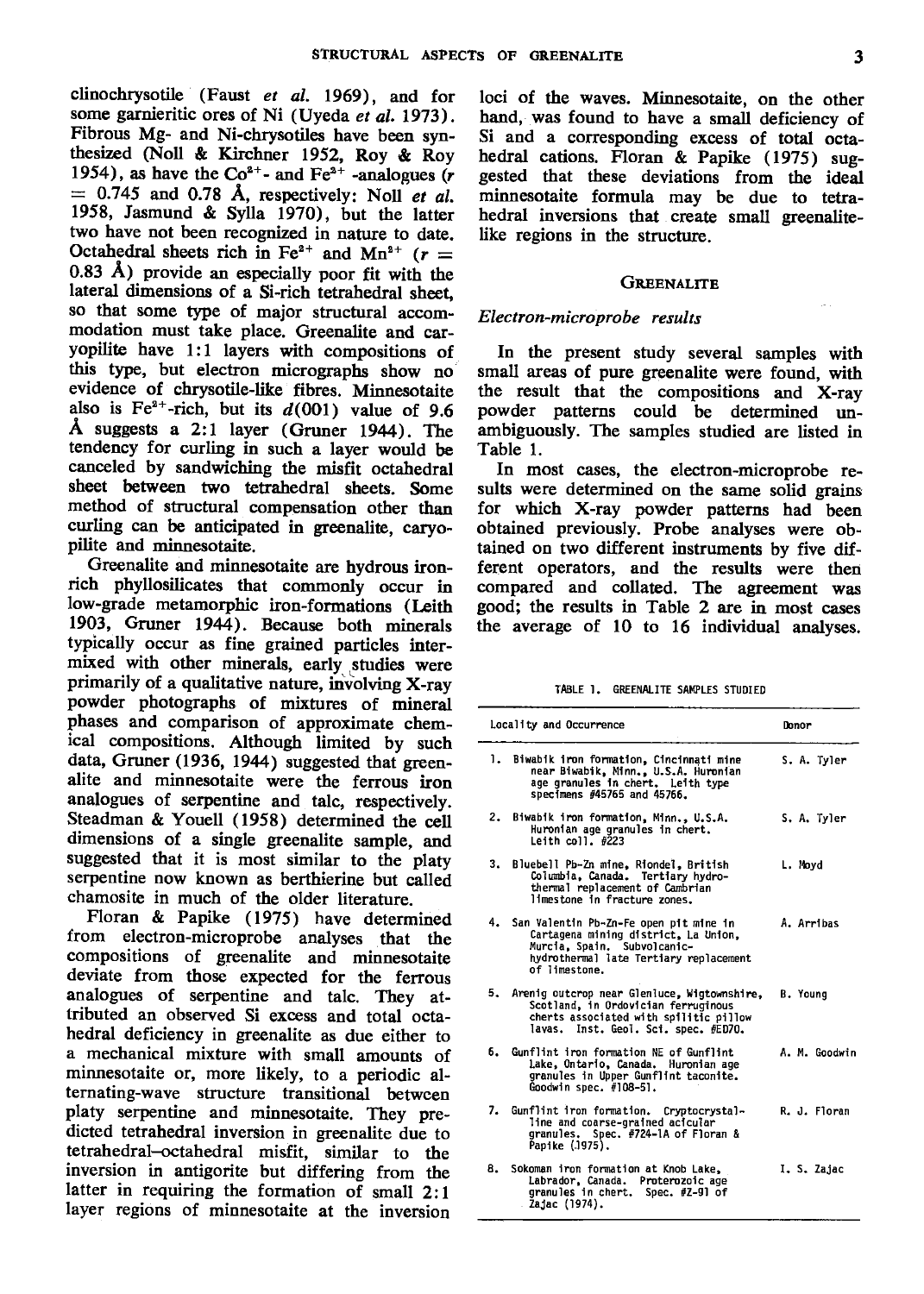|                                                                      |                                                                               |                                                                  | Biwabik I.F., Leith #45765                          |                                                     |                                                                        |                                                | Bluebell mine, Riondel, B.C.                   |                                                       |                                                                                                                                                                                                                                       |                                                | Sierra de Cartagena, Spain                     |                                                |  |
|----------------------------------------------------------------------|-------------------------------------------------------------------------------|------------------------------------------------------------------|-----------------------------------------------------|-----------------------------------------------------|------------------------------------------------------------------------|------------------------------------------------|------------------------------------------------|-------------------------------------------------------|---------------------------------------------------------------------------------------------------------------------------------------------------------------------------------------------------------------------------------------|------------------------------------------------|------------------------------------------------|------------------------------------------------|--|
|                                                                      | ı                                                                             | $\overline{2}$                                                   | $-3$                                                | 4                                                   | 1                                                                      | $\overline{2}$                                 | 3                                              | 4                                                     | Ĩ.                                                                                                                                                                                                                                    | $\overline{2}$                                 | 3                                              | 4                                              |  |
| S1<br>A1<br>Fe*<br>Mn<br>Mg<br>σ<br>Na<br>ĸ<br>Сa<br>Σ               | 34.7%<br>0.90<br>47.3<br>0.15<br>4.98<br>0.00<br>0.00<br>0.00<br>88.03        | 2.057<br>.063<br>2.344<br>.007<br>.440<br>.146                   | 1.941<br>.059<br>2.212<br>.007<br>.415<br>.366      | 2.000<br>.061<br>2.279<br>,007<br>.428<br>.225      | 36.5%<br>0.25<br>40.2<br>8.71<br>3.75<br>n.d.<br>n.d.<br>n.d.<br>89.41 | 2.129<br>.017<br>1.961<br>.431<br>.326<br>.265 | 1.984<br>.016<br>1.828<br>.401<br>.304<br>.467 | 2.000<br>,016<br>1.842<br>.404<br>.306<br>.432        | 35.9%<br>0.16<br>47.8<br>1.78<br>4.13<br>n.d.<br>n.d.<br>n.d.<br>89.77                                                                                                                                                                | 2.099<br>.011<br>2.337<br>.088<br>.360<br>.204 | 1.990<br>.010<br>2.216<br>.084<br>.341<br>.359 | 2,000<br>.010<br>2.227<br>.084<br>.343<br>.336 |  |
|                                                                      |                                                                               |                                                                  | Arenig, Scotland, #E070                             |                                                     |                                                                        |                                                | Gunflint I.F., #724-1A                         |                                                       |                                                                                                                                                                                                                                       |                                                | Sokoman I.F., Zajac #Z-91                      |                                                |  |
|                                                                      |                                                                               | $\mathbf{z}$                                                     | 3                                                   | 4                                                   | 1                                                                      | $\overline{2}$                                 | 3                                              | 4                                                     | 1                                                                                                                                                                                                                                     | $\mathbf{2}$                                   | 3                                              | 4                                              |  |
| S1<br>AT<br>Fe*<br>Mn<br>Mg<br>σ<br>Na<br>ĸ<br>Cа<br>Σ.              | 34.4%<br>0.05<br>55.5<br>0.18<br>0.26<br>0.08<br>0.00<br>$\frac{0.00}{90.47}$ | 2.079<br>.004<br>2.805<br>.009<br>.023<br>.159                   | 1.997<br>.003<br>2.694<br>.009<br>.022<br>.275      | 2.000<br>.003<br>2.698<br>.009<br>.022<br>.268      | 35.9%<br>0.06<br>50.0<br>0.06<br>3.83<br>n.d.<br>0.00<br>0.00<br>89.85 | 2.103<br>.004<br>2.450<br>.003<br>.334<br>.209 | 1.996<br>.004<br>2.325<br>.003<br>.317<br>.355 | 2.000<br>.004<br>2.330<br>.003<br>.318<br>.345        | 36.5%<br>0.16<br>46.7<br>1.50<br>4.53<br>n.d.<br>n.d.<br>0.02<br>89.41                                                                                                                                                                | 2.123<br>.011<br>2.272<br>.074<br>.393<br>.250 | 1.990<br>.010<br>2.129<br>.069<br>.368<br>.434 | 2.000<br>.010<br>2,140<br>.069<br>.370<br>.411 |  |
|                                                                      |                                                                               |                                                                  | Gunflint I.F., Goodwin #108-51                      |                                                     |                                                                        |                                                |                                                |                                                       |                                                                                                                                                                                                                                       |                                                |                                                |                                                |  |
| S1<br>A1<br>$Fe2+$<br>$Fe3+$<br>Mn<br>Mg<br>σ<br>Na<br>ĸ<br>Ca<br>Σ. | 1.<br>36.3%<br>0.10<br>50.4<br>0.06<br>3.80<br>0.17<br>0.04<br>0.00<br>90.87  | $\overline{2}$<br>2.106<br>.007<br>2.446<br>.003<br>.328<br>.216 | 3<br>1.993<br>.007<br>2.315<br>.003<br>.311<br>.371 | 4<br>2.000<br>.007<br>2.322<br>.003<br>.312<br>.356 | 5<br>2.035<br>.007<br>1.891<br>.473<br>.003<br>.317<br>.309            | $\bullet$<br>2<br>3<br>4<br>5                  |                                                | All Fe reported as FeO<br>Weight percentage of oxides | Atoms on basis of 7.0 oxygens<br>Atoms on basis of 2.0 Si+Al tetrahedral cations<br>Atoms on basis of 2.0 Si tetrahedral cations<br>Atoms on basis of 7.0 oxygens and for $Fe^{2+}/Fe^{3+}$<br>ratio determined by Mossbauer analysis |                                                |                                                |                                                |  |

TABLE 2. ELECTRON PROBE ANALYSES OF GREENALITE

Individual analyses were discarded only if there was tangible evidence of impurity phases or of water volatilization. One set of analyses was done on the University of Wisconsin ARL microprobe, using wavelength dispersion and the correction procedure of Bence & Albee (1968), with incorporation of the alpha factors of Albee & Ray (1970). The second set of analyses was done on the University of Chicago ARL microprobe, using energy dispersion and similar correction procedures. In all cases the electron beam was broadened and the sample current kept as low as possible in order to minimize volatilization of water.

The electron-microprobe analyses confirm the microprobe analyses of Floran & Papike (1975), and show a consistent Si excess and octahedral deficiency for greenalite based on the assumption of 7 oxygens in a serpentine-like structure. Points to note about these analytical results are the virtual absence of Al<sub>2</sub>O<sub>3</sub> and the presence of 3-4% MgO and of some MnO in most samples. In the Bluebell mine sample,  $\sim 9\%$ MnO proxies for FeO. The apparent Si excess ranges from 0.06 to 0.13 atoms per formula unit for the seven analyses. The apparent octahedral deficiency ranges from 0.15 to 0.27 atoms. A

Mössbauer analysis of a Gunflint sample by Wavne A. Dollase of UCLA (pers. comm. 1973) gave a  $Fe^{2+}$ :  $Fe^{3+}$  ratio of 79.8:20.2. Because of the tetrahedral Si excess, all of the  $Fe<sup>3+</sup>$  is considered to be in octahedral coordination in this structure. The effect of the  $Fe<sup>3+</sup>$  is to reduce the apparent Si excess and to increase the apparent octahedral deficiency. None of the other greenalite specimens could be purified sufficiently for Mössbauer analysis.

## X-ray study

Because greenalite is already fine grained in its natural state, no grinding was necessary to obtain X-ray powder lines of uniform density. Impurities were minimized by careful microscopic selection from the bulk samples of millimetre-sized greenalite granules, which were glued onto the tips of glass fibres for individual X-ray study. It proved to be possible in this manner to obtain at least a few patterns completely free of other phyllosilicates, including minnesotaite, in all of our samples and free of quartz in most samples. In indexing the patterns we have assumed orthohexagonal lattices for reasons of convenience and accuracy. Although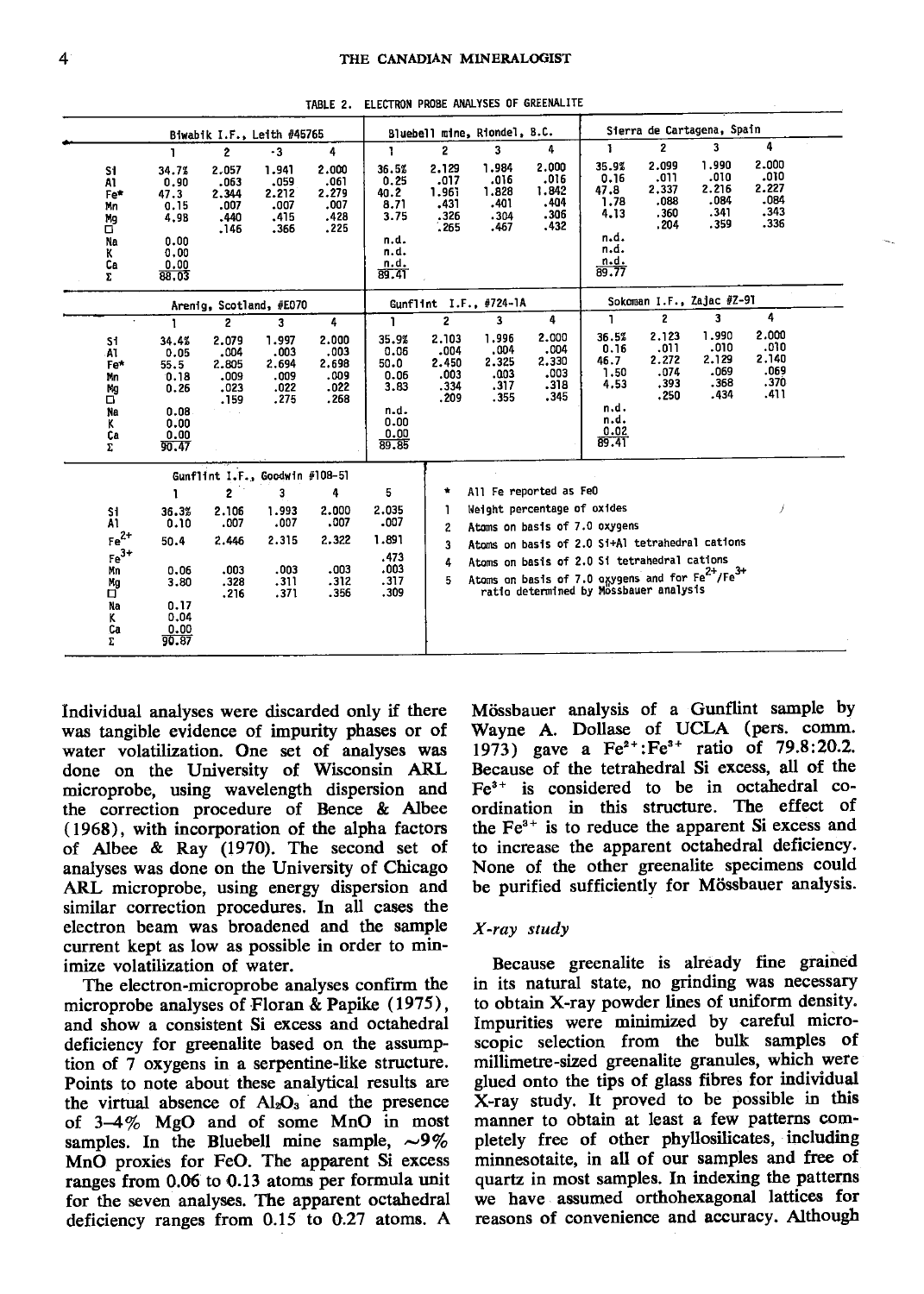a metrically trigonal phase is dominant in greenalite, it is doubtful whether the true svmmetry of this phase is trigonal.<br>X-ray powder patterns of pure greenalite

samples show the presence of two Fe-rich serpentine phases that have the 0O/ and 061 reflections in common. Of the nonoverlapping reflections, the most iniense can be indexed as 2Ol and 4Ol reflections of a group-C structure as derived by Bailey (1969) and in approximate agreement with the cell dimensions of Steadman & Youell (1958). The three possible group-C structures  $(1T, 2T \text{ and } 3R)$  are characterized by occupation of the same set of octahedral positions (I or II) in every layer and by interlayer shifts of zero or  $b/3$ . The calculated hOl reflections for these three structures are identical in spacing and intensity, and none of the weak  $k \neq 3n$  reflections that are diagnostic in distinguishing between the three structures is present on the photographs. An equal number of additional but weaker reflections are present that give a good fit with the  $d$  values and

intensities calculated for  $h0l$  reflections for an iron-rich serpentine belonging to the group- $A$ polytypes of Bailey (1969). The three ideal group-A polytypes  $(1M, 2M_1 \text{ and } 3T)$  are characterized by the occupation of the same set of octahedral positions in every layer and by interlayer shifts of a/3 along one, two or three of the pseudohexagonal  $X$  axes, respectively. The calculated  $h0l$  reflections are identical in spacing and intensity for these three structures also, although different from those of the group-C structures, and diagnostic  $k \neq 3n$  reflections are not present. For the Bluebell mine specimen, the extra group- $A$  reflections are much more intense than in the other six samples (e.9., pattern B relative to pattern A in Fig. 1). According to intensity calculations, the monoclinic group- $A$  phase is only slightly less abundant than the trigonal group- $C$  phase in this specimen.

One small, imperfect crystal was located in the Bluebell mine sample. A Gandolfi powder pattern of the crystal is identical to that of the



FtG. 1. X-ray powder patterns with monochromatic Fe X-radiation. a) Greenalite from the Gunflint Iron Formation (108-51) with the trigonal phase dominant. Spots are due to coarse quartz paxticles. b) Greenalite from the Bluebell mine with the trigonal and monoclinic phases about equally abundant. c) Caryopilite from the Olympic Peninsula (S-60-14-16) with the monoclinic phase dominant.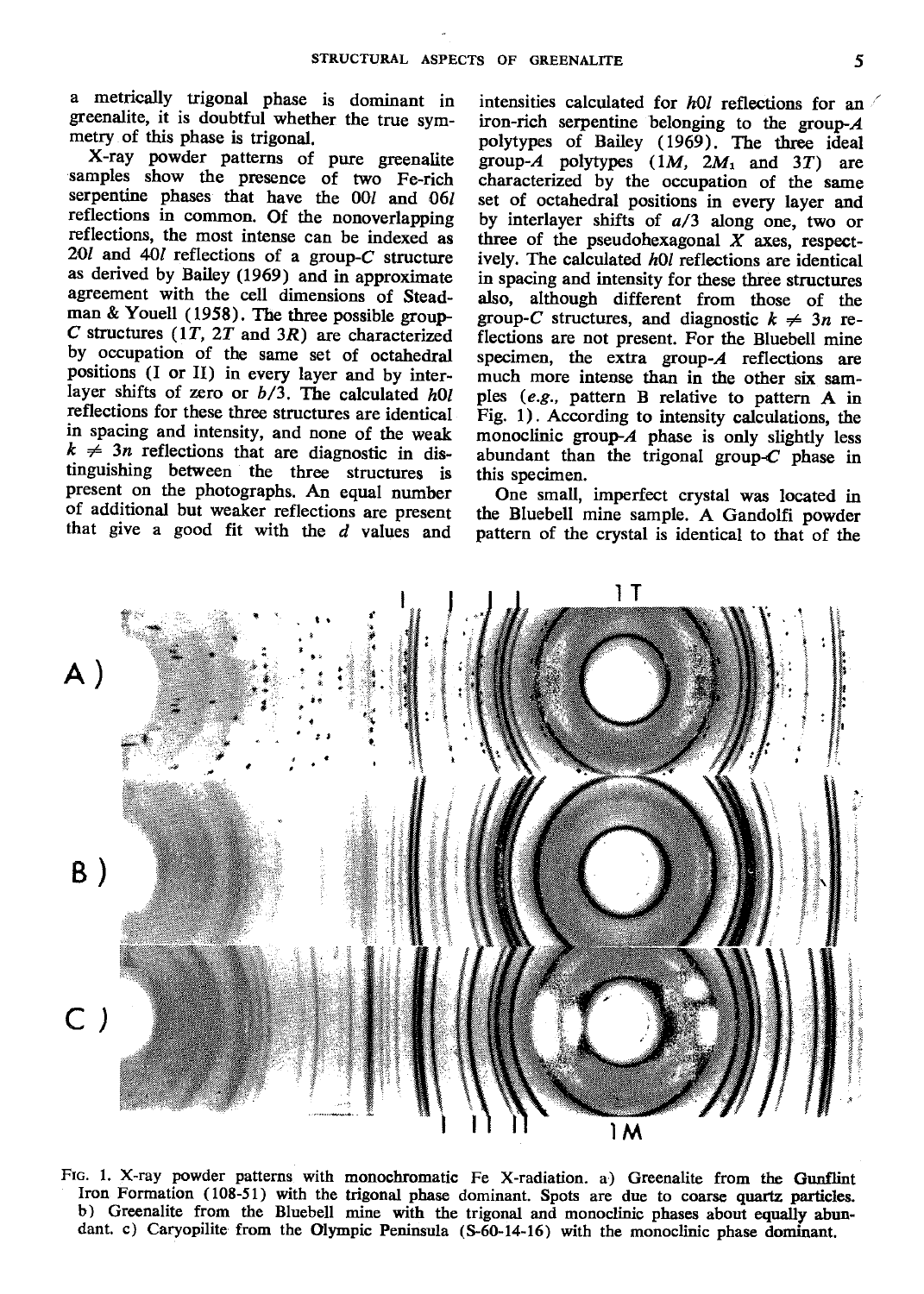fine grained greenalite from the same sample and shows that the crystal also is an intergrowth of two phases. Although not suitable for detailed structural analysis, the crystal proved sufficiently well organized to allow deiermination of the nature of the intergrowth. For the group- $C$  phase the 20*l* reflections are obseryed, on precession photographs, to'be unequal in intensity to those of index  $20\bar{l}$  and in agreement with calculated values, thus allowing the sense  $( + or - )$  of the axes to be determined. The group- $A$  phase is in a fixed orientation relative to the group-C phase. All reflections have mosaic spread, and the diffuse  $k \neq 3n$  reflections of the two structures merge in such a way that it is not possible to identify either phase as a specific polytype or even to conclude that the stacking is regular rather than random. The 20I row line contains several reflections from the two structures that do not overlap because of the different  $\beta$  angles. The observed close pairing of the strongest reflection of the group-C structure at  $d = 2.605$  Å cn this row line with the strongest group- $A$  reflection at  $d = 2.486$  Å is possible for only two relative orientations of the structures, regardless of the specific polytypes involved. Either the group- $A$  structure is rotated by 180 $^{\circ}$ (or  $\pm$  60°) around Z<sup>\*</sup> relative to the group-C structure so that the octahedra slant in opposite directions in the two phases, or the group- $A$  layers are inverted relative to the group- $C$  layers but with all octahedra having the same slant. Rotation by 180<sup>°</sup> or  $\pm$  60<sup>°</sup> is equivalent to the occupation of a different set of octahedral positions (I versus II) in the two structures.

Although the stacking sequences cannot be determined specifically, even by single-crystal' study, they must be different in group- $A$  and group- $C$  structures. The two phases may be called the trigonal (for group  $C$ ) and monoclinic (for group  $A$ ) components. They are somewhat similar to the two components in berthierine (Brindley 1951) but differ in that the two phases are in a fixed structural relationship in greenalite but are present as admixtures in berthierine.

The powder pattern of greenalite from the Bluebell mine is shown in Figure 1b, and is listed in Table 3 with the trigonal phase arbitrarily indexed for simplicity as the  $1T$  polytype (but with orthohexagonal indices) and with the monoclinic phase arbitrarily indexed as  $1M$ . It

|                                            |                 | Greenalite (sample 3) |      |       |                                                                                                        |                                                                               |          | Caryopilite (sample 1) |      |                                                                                     |               |
|--------------------------------------------|-----------------|-----------------------|------|-------|--------------------------------------------------------------------------------------------------------|-------------------------------------------------------------------------------|----------|------------------------|------|-------------------------------------------------------------------------------------|---------------|
| $1T$ (calc.)                               |                 | Observed              |      |       | $1M$ (calc.)                                                                                           | $1T$ (calc.)                                                                  |          | Observed               |      |                                                                                     | $IM$ (calc.)  |
| d(Å)                                       | hk <sup>1</sup> | $d(\lambda)$          | Int. | d(Å)  | hk1                                                                                                    | d(Å)                                                                          | hk1      | $d(\hat{A})$           | int. | $d(\AA)$                                                                            | hk1           |
| 7.212                                      | 007             | 7,20                  | 100  | 7.211 | 001                                                                                                    | 7.273                                                                         | 001      | 7.30                   | 80   | 7.270                                                                               | 001           |
| 3.606                                      | 002             | 3.61                  | 50   | 3,605 | 002                                                                                                    | 3.636                                                                         | 002      | 3.639                  | 50   | 3.635                                                                               | 002           |
| 2,796                                      | 200             | 2.78                  | 30   | 2,77  | 201.130                                                                                                |                                                                               |          | 2,825                  | 60   | 2,822                                                                               | 201,130       |
| 2,607                                      | 201,131         | 2,605                 | 60   |       |                                                                                                        | 2,650                                                                         | 201,131  | 2,648                  | 5    |                                                                                     |               |
|                                            |                 | 2.486                 | 30   | 2.486 | 202,131                                                                                                |                                                                               |          | 2.521                  | 100  | 2.523                                                                               | 202.131       |
| 2,404                                      | 003             | 2,408                 | 10   | 2,404 | 003                                                                                                    | 2,424                                                                         | 003      | 2.427                  | -7   | 2,423                                                                               | 003           |
|                                            |                 | 2,355                 | 10   | 2,350 | 201,132                                                                                                |                                                                               |          | 2,382                  | 20   | 2.384                                                                               | 201,132       |
| 2,209                                      | 202,132         | 2,210                 | 40   |       |                                                                                                        | 2,241                                                                         | 202.132  | 2,239                  | 4    |                                                                                     |               |
|                                            |                 | 2,078                 | 15   | 2.075 | 203,132                                                                                                |                                                                               |          | 2,101                  | 35   | 2.101                                                                               | 203, 132      |
|                                            |                 | 1.944                 | -5   | 1,944 | 202,133                                                                                                |                                                                               |          | 1,968                  | 20   | 1,969                                                                               | 202,133       |
| 1,823                                      | 203,133         | 1.823                 | 15   |       |                                                                                                        | 1.846                                                                         | 203.133  | 1.850,                 |      |                                                                                     |               |
|                                            |                 | 1.715                 | 10   | 1.712 | 204.133                                                                                                | 1,818                                                                         | 004      | 1.820'                 | 2    | 1.817                                                                               | 004           |
| 1,614                                      | 060,330         | 1.616                 | 60   | 1,616 | 060,33T                                                                                                |                                                                               |          | 1,731                  | 25   | 1.731                                                                               | 204, 133      |
| 1,575                                      | 061,331         | 1.577                 | 45   | 1,576 | 061,330,332                                                                                            | 1.643                                                                         | 060,330  | 1.643                  | 35   | 1,643                                                                               | 060,331       |
|                                            | 204,134         | 1.519                 | 10   |       |                                                                                                        |                                                                               |          | 1.626                  | 20   | 1.627                                                                               | 203, 134      |
| 1.515<br>1.473                             |                 |                       |      | 1.474 |                                                                                                        | 1.603                                                                         | 061,331  | 1.603                  | 25   | 1,603                                                                               | 061,330,332   |
| 1.442                                      | 062,332         | 1.474                 | 15   |       | 062,331,333                                                                                            | 1.533                                                                         | 204,134  | 1,535                  | 3    |                                                                                     |               |
|                                            | 005             | 1.442                 | 5    | 1.442 | 005                                                                                                    | 1,497                                                                         | 062,332  | 1.497                  | 10   | 1.497                                                                               | 062,331,333   |
| 1,398<br>1,372                             | 400,260         | 1.397                 | 10   |       |                                                                                                        | 1,455                                                                         | 005      | 1.453,                 |      | -1.454                                                                              | 005           |
|                                            | 401,261         | 1,373                 | 10   |       | 400.262                                                                                                |                                                                               |          | 1.445'                 | 10   | 1.445                                                                               | 205,134       |
|                                            |                 | 1.358                 | 5    | 1.355 |                                                                                                        |                                                                               |          |                        | 10   | 1,420                                                                               | 40T,26T       |
| 1,340                                      | 063,333         | 1,340                 | 10   | 1.341 | 063,332,334                                                                                            |                                                                               |          | 1,420<br>1,377         | 15   | 1.377                                                                               | 400,262       |
| 1,303                                      | 402,262         | 1,302                 | 5    |       |                                                                                                        |                                                                               |          | 1,367                  | 20   | 1,366                                                                               | 204,135       |
| 1.203                                      | 006,064,334     | 1.202                 | 5    | 1,202 | 006,064,333                                                                                            |                                                                               |          | 1.295                  | 10   | 1.294                                                                               | 401,263       |
| $a = 5.591$ Å                              |                 |                       |      |       |                                                                                                        | 1.295                                                                         | 205, 135 | 1,260                  | 2    | 1.261                                                                               | 404,262       |
|                                            |                 |                       |      |       | $\frac{a}{b} = 5.601$ Å<br>$\frac{c}{c} = 9.691$<br>$\frac{c}{\beta} = 7.453$<br>$\beta = 104.6^\circ$ | 1.219                                                                         | 064,334, |                        |      | ,1.219                                                                              | 064,333,335   |
| $\overline{b}$ = 9.685                     |                 |                       |      |       |                                                                                                        |                                                                               | 006      | 1.215                  | 2    | <sup>1</sup> 1.212                                                                  | 006           |
| $rac{c}{\beta} = \frac{7.212}{90^{\circ}}$ |                 |                       |      |       |                                                                                                        | 1,212                                                                         |          | 1.192                  | 10   | 1,192                                                                               | 402,264       |
|                                            |                 |                       |      |       |                                                                                                        |                                                                               |          |                        | 5    | 1.156                                                                               | 405,263       |
|                                            |                 |                       |      |       |                                                                                                        |                                                                               |          | 1,154                  |      | ,1.089                                                                              | 065, 334, 336 |
|                                            |                 |                       |      |       |                                                                                                        | 1,089                                                                         | 065,335  | 1.087                  | 10   | '1,085                                                                              | 403,265       |
|                                            |                 |                       |      |       |                                                                                                        | $\frac{a}{b} = 5.693$ Å<br>$\frac{b}{c} = 9.854$<br>$\frac{c}{\beta} = 7.273$ |          |                        |      | $\frac{a}{b} = 5.692 \text{ Å}$<br>$\frac{c}{c} = 7.513$<br>$\beta = 104.6^{\circ}$ |               |
|                                            |                 |                       |      |       |                                                                                                        |                                                                               |          |                        |      |                                                                                     |               |
|                                            |                 |                       |      |       |                                                                                                        |                                                                               |          |                        |      |                                                                                     |               |
|                                            |                 |                       |      |       |                                                                                                        |                                                                               |          |                        |      |                                                                                     |               |

TABLE 3. X-RAY POWDER PATTERNS OF GREENALITE AND CARYOPILITE

Both photographs taken with monochromatized FeK $\alpha$  radiation Intensities estimated visually. Cell dimensions determined by least-squares fit.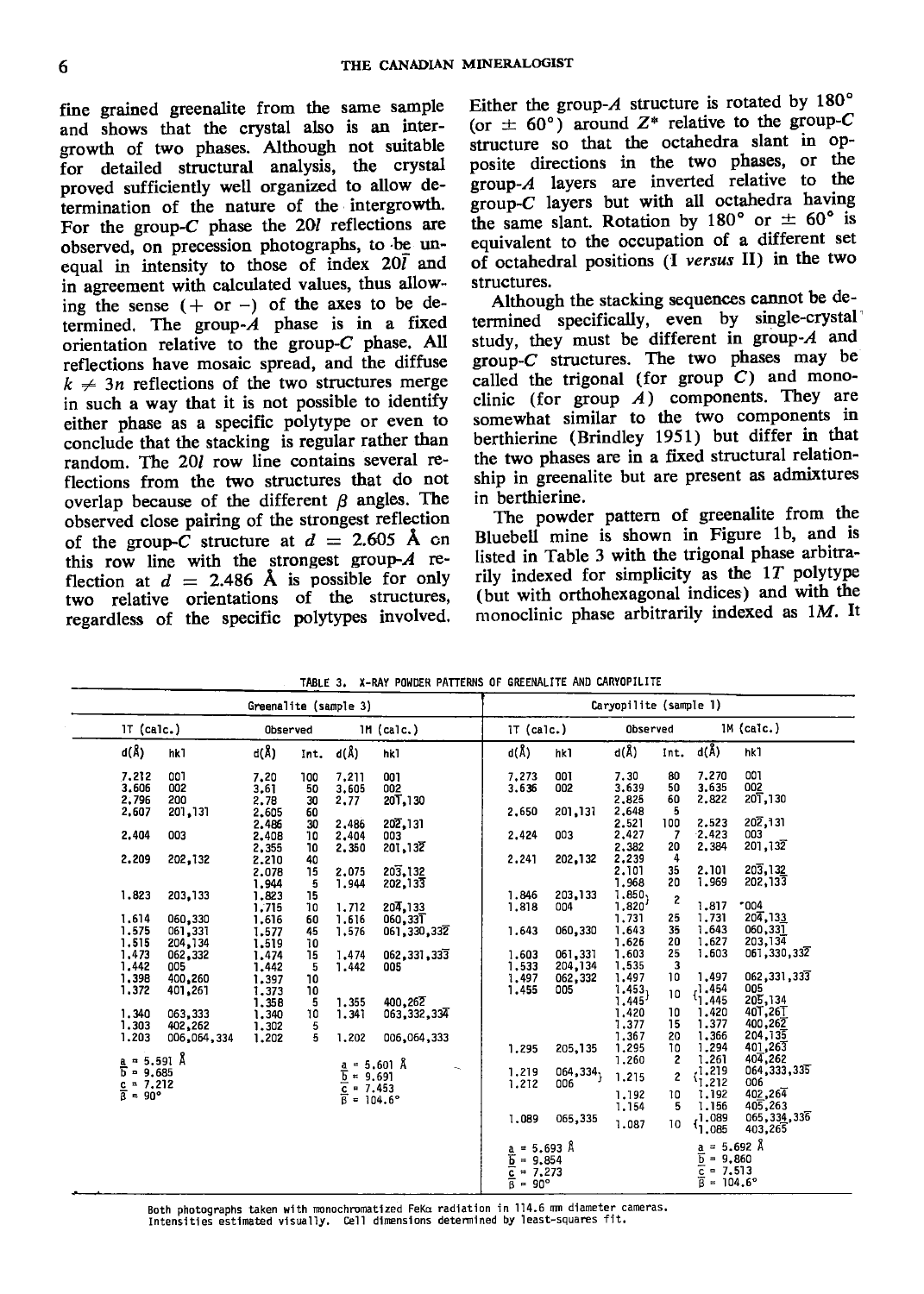should be noted that the most intense line unique to the monoclinic component at  $d =$ 2.486 A would be overlapped by a quartz impurity line, and that the other unique lines are much weaker. Two of these weaker lines at  $d =$ 2.355 and 1.358 Å would be overlapped by siderite impurity lines. This overlap undoubtedly explains why the monoclinic component has not been reported previously. Although the greenalite powder pattern published by Gruner (1936) has been indexed by Bayliss (1981) as monoclinic (PDF 2-1012), this indexing is suspect because of the large number of  $k \neq 3n$ indices required. We consider that the trigonal form of greenalite is dominant in this sample and that impurities account for the large number of weak lines present that are not observed on any of our patterns. In quartz-free samples (Fig. 1b), or in samples where the quartz impurity is coarse grained and gives a spotty powder pattern (Fig. 1a), the 2.486 A tine can be used as an indicator of the presence of the monoclinic component. In this way it has been possible to detect the monoclinic component in all samples examined in this study. Where the sample consists of a single small granule, monochromatic Fe X-radiation was found to be necessary to detect very small concentrations of the monoclinic component.

# Electron-diffraction study

The three purest greenalite samples, from Cartagena (Spain), the Sokoman Iron Formation (Labrador) and the Bluebell mine (British Columbia), were selected for electron microscopy and electron diffraction. The samples were prepared in two ways. Samples that were prepared by ion thinning revealed that the individual granules are composed of an anastomosing mass of intergrown laths. Individual laths within the granules could not be isolated in these composite specimens, even with the smallest apertures available to us on the JEOL 10OB electron microscope. Isolation could be achieved by abrading a greenalite-rich rock with an iron file and dispersing the particles onto a glass slide coated with a monolayer soap film. The particles were then carbon-coated, floated off the slide and mounted on a copper TEM mesh for study.

All electron-diffraction photographs of the  $hk0$  network of greenalite show only a single set of orthohexagonal  $k = 3n$  spots, but with each spot surrounded by a hexagonal array of satellite spectra. Characteristically, the hexagon is incomplete, with the satellites closest to the direct beam being weak or absent (Fig. 2), Only a few higher-order satellites are observed.



Ftg. 2. Electron-diffraction photograph of the  $hk0$  net of greenalite from Cartagena, Spain.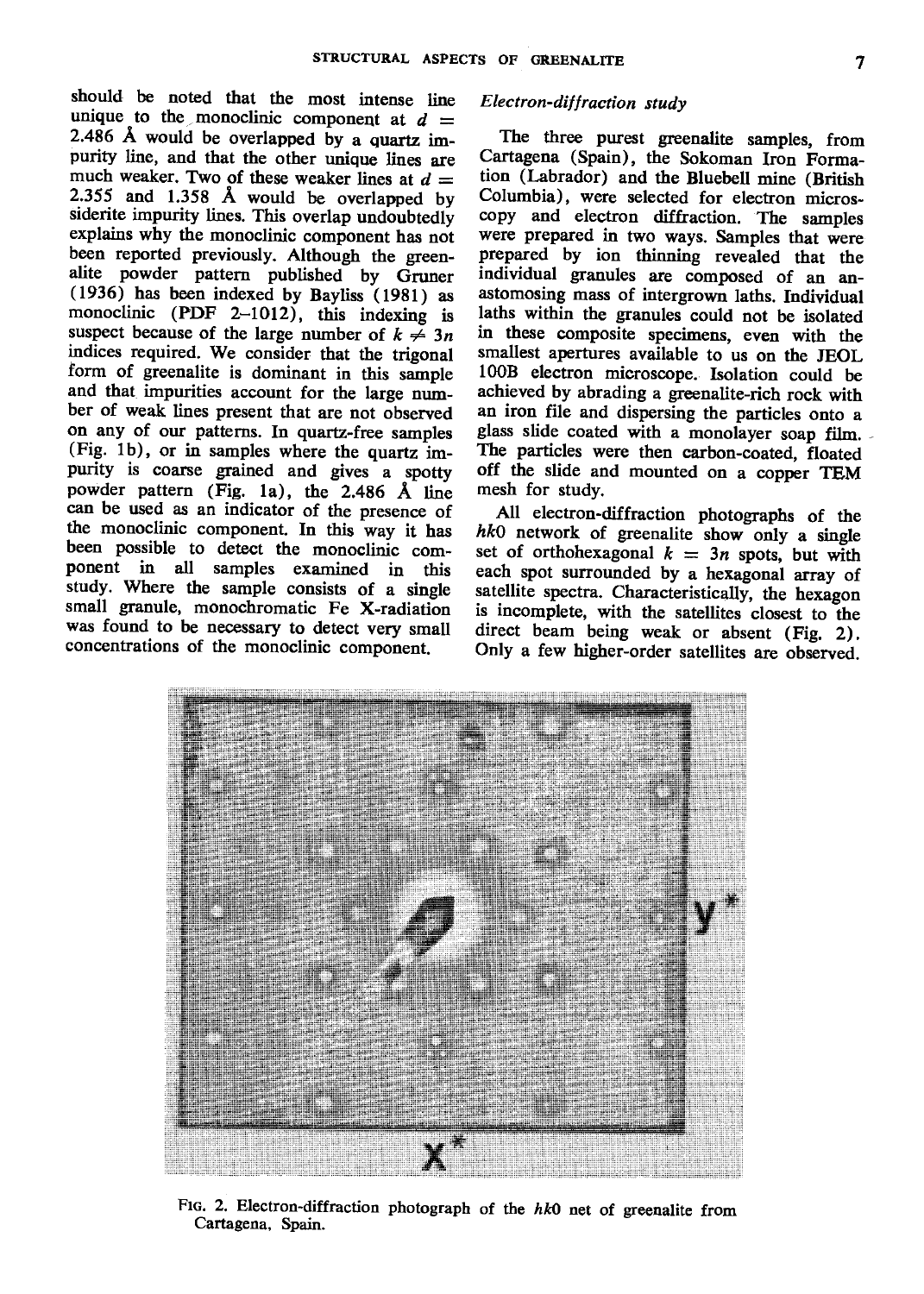The separation of a satellite from its central spot indicates a regular modulation of the subcell structure that measures 23.3 to 21.3 A in the three specimens. The satellites always are aligned along the three pseudohexagonal  $Y^*$ axes (normal to the three pseudohexagonal  $X$  axes). Electron-diffraction photographs of axes). Electron-diffraction photographs several berthierine flakes for comparison purposes were found to give only  $hk0$  networks without satellites. This emphasizes the essentially different nature of the structures and perhaps of the relationship between the two phases present in berthierine and greenalite.

On the  $hk0$  electron-diffraction photographs of greenalite, all  $k = 3n$  reflections are sharp. In Figure 2 the intensity is zero rigbt at the  $k \neq 3n$  lattice points, and the diffuse intensity extends radially away from the lattice points in both the positive and negative directions along one of the  $Y^*$  axes. In the especially wellcrystallized greenalite from the Sokoman Iron Formation in Quebec, the outer diffuse concentrations of intensity that are single in Fig' ure 2 are split sideways along  $X^*$  into two distinct lobes similar to those shown in Figure 6c for caryopilite.

A few nets other than that for  $hk0$  were observed on the electron-diffraction photographs, although in all cases multiple "grains" were involved. Several  $h0l$  orientations were obtained, each showing oriented intergrowths of the tri gonal and monoclinic phases (Fig. 3). The  $20l$ trigonal and monoclinic spots are connected by diffuse streaks indicating coherency of inter' growth. Only a few monoclinic spots are seen because the  $h0l$  reciprocal nets for the two phases are not coplanar. The orientation of the iwo phases deduced from these photographs is exactly that found in the single-crystal X-ray study of the Bluebell mine greenalite. The  $\beta$ angle of the monoclinic phase was measured as 104.5 to 105.5° on different photographs.

## Electron microscopy

One possible interpretation of satellites in which two phases are known to be present is that the satellites are due to multiple diffraction resulting from a coherent intergrowth of one phase imbedded in and slightly rotated relative to a matrix of a second phase  $[e.g., Mg<sub>2</sub>Si]$ platelets in a host crystal of metallic Al, discussed by Hirsch et al.  $(1965, p. 151-152)$ ]. This was our first interpretation, expressed only in abstract form (Guggenheim et al. 1977). This interpretation was disproved by subsequent optical imaging.

For ali the greenalite specimens studied by electron diffraction, introduction of a single



FIG. 3. Electron-diffraction photograph of the h0l net of greenalite from Cartagena, Spain. Reflections from both the trigonal and monoclinic phases are visible along the 20/ row lines.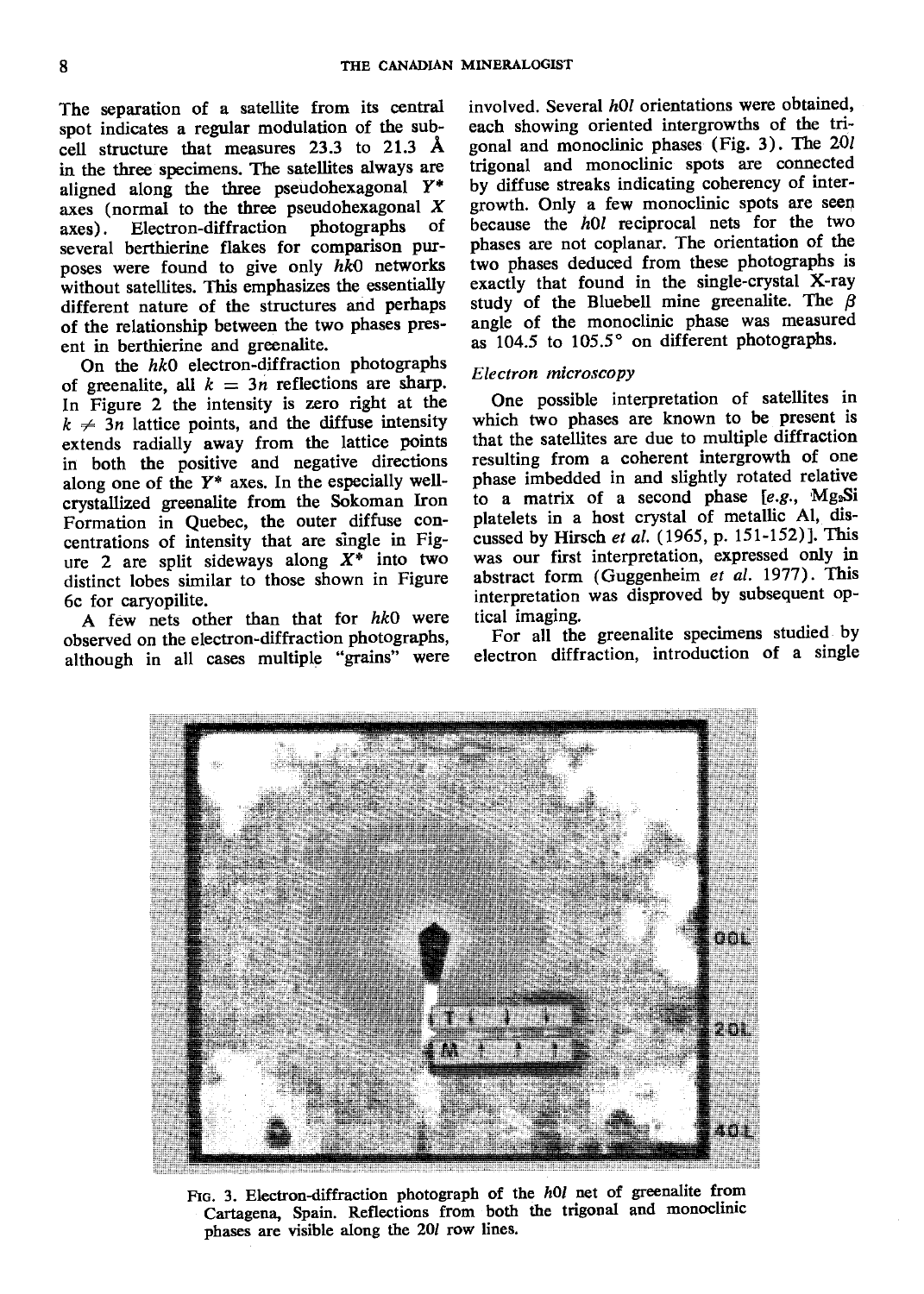200 reflection plus its satellites into the micro-



Fro. 4. Lattice fringe images of the (001) plane of greenalite from Cartagena, Spain. a) Showing the 23 A domains. b) and c) Showing irregularity in the 4.6 Å 020 and 110 lattice fringes.

secting lattice fringes that are nornal to the three pseudohexagonal  $Y^*$  axes. Although slightly irregular in shape and direction, the fringes have average periodicities between 21 and 23 Å. Within the accuracy of measurement ( $\pm$ 1.0 Å), the fringe separations are in agreement with the separation of a satellite from its central spot on the electron-diffraction pattern of each specimen. It can be concluded that the satellites are due to a regular modulation of the subcell structure along the three pseudohexagonal  $Y$  axes. The satellites are irrational in that the indicated modulations (S) are not integral multiples of the conventional subcell dimensions  $(2.4b<sub>o</sub>$  to  $2.2b<sub>o</sub>$  for these specimens). If  $S = 2.33b_0$ , as in the Sokoman greenalite, a superlattice of  $a = 27.9$   $\AA = 5a_0$ ,  $b = 45.2$  $\AA = 4.67b$ , can be described in the X-Y plane (ignoring the extinguished  $k \neq 3n$  reciprocal lattice points).

The greenalite from Cartagena (Spain) was examined also with a JEOL 200CX electron microscope in the laboratory of Professor B. G. Hyde in Canberra. In addition to dark field images produced using a single 20O reflection plus its satellites, bright field images were obtained with the objective opened to include all reflections out to 200 and equivalent indices plus their satellites. The increased resolution with this instrument showed that the 23.3 A fringes consist of domains containing about 12 tetrahedral rings (Fig. 4b, c), The domains show considerable variation in size and shape, and the interdomain region is poorly defined. It is evident that there is considerable irregularity and defect associated with the 23.3  $\AA$ superstructure, even in this well-crystallized specimen. In edge views parallel to (0Ol ), the individual sheets appear crinkled in some areas (Fig. 5a), somewhat similar to those of antigorite. Because the superstructure extends in three directions within (@1), the crinkled nature of Figure 5a should not be interpreted as a single alternating antigorite-like wave. It is possible that the domains are saucer-shaped, owing to sheet misfit, and that some adjacent domains are inverted relative to one another.

#### MANGANESE-RICH SAMPLES

The  $Mn^{2+}$ -analogue of greenalite is caryopilite, sometimes called bementite in the older Iiterature (Kato 1963). The structure of caryopilite has been determined by Shirozu & Hirowatari (1955) to be a  $1M$  polytype with a serpentine-like structure. However, we find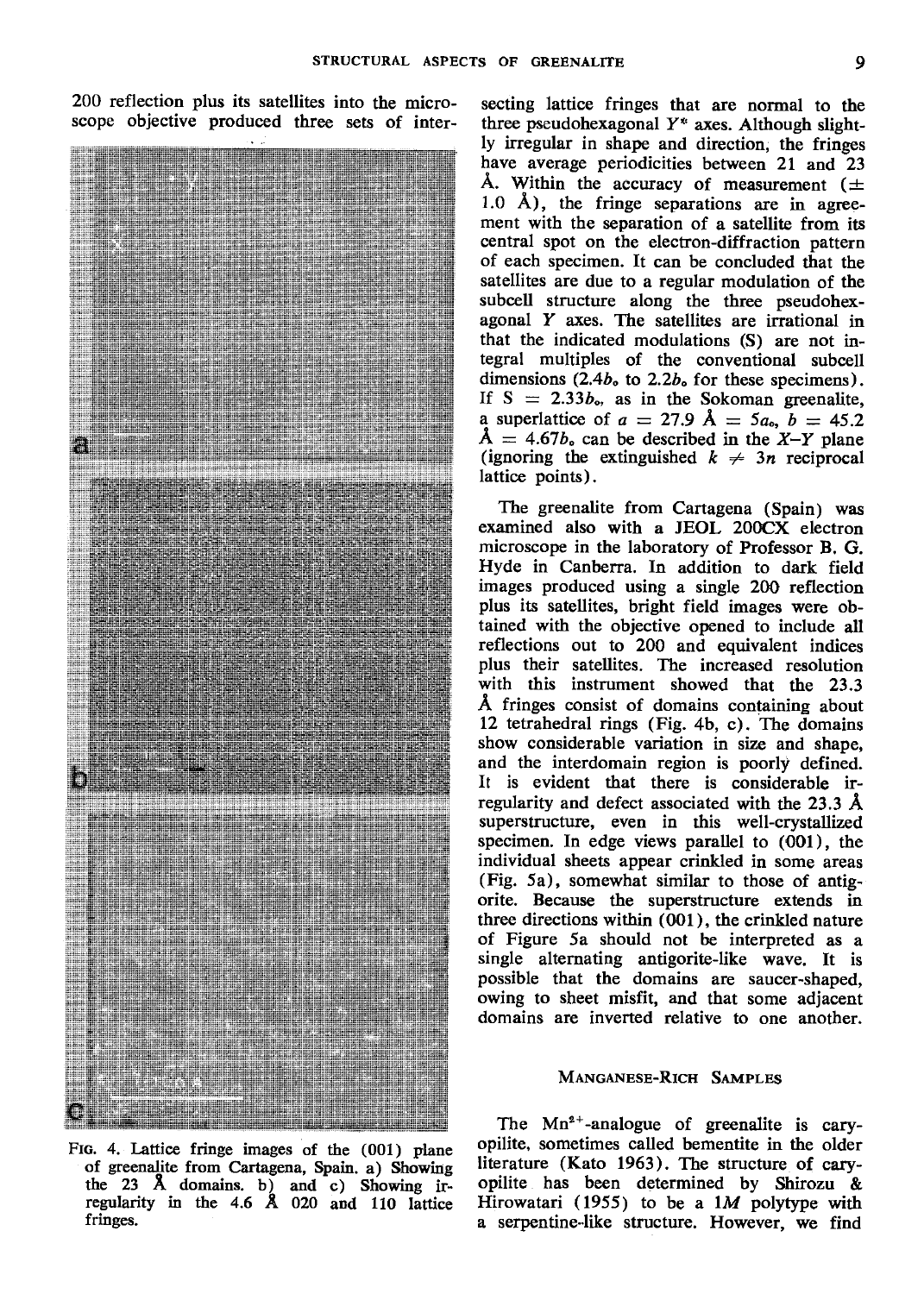that X-ray powder patterns of four specimens (Fig. 1, Tables 3, 4) in all cases show a small amount of a trigonal phase in addition to the dominant monoclinic host. No  $k \neq 3n$  reflections are present for either phase, and the precise polytypes cannot be established.

Electron-microprobe analyses of the caryopilite samples are similar to those of greenalite in that there is an apparent excess of Si and an apparent octahedral deficiency upon calculation of the structural formula on the basis of seven oxygens (Table 5). The Si ranges from 2.08 to 2.20 atoms per formula unit, quite similar to the Si values for greenalite. The octahedral deficiencies range from 0.23 to 0.45 atoms, being somewhat larger than the greenalite values  $(0.15$  to  $0.27)$ . The deficiencies also are greater than those of

TABLE 4. MANGANESE-RICH SAMPLES STUDIED

|    | Locality and Occurrence                                                                                                                                                                                           | Donor        |
|----|-------------------------------------------------------------------------------------------------------------------------------------------------------------------------------------------------------------------|--------------|
|    | 1. Carvopilite. Hurricane Claim, Olympic<br>Penninsula, Wash., U.S.A. Sorem spec.<br>#S-60-14-16. Tertiary age granules<br>in sediments.                                                                          | R. K. Sorem  |
|    | 2. Caryopilite. Olympic Mountains, Wash.,<br>U.S.A. AMNH spec. #19258 labeled<br>"bementite".                                                                                                                     | AMMH         |
|    | 3. Caryopilite. Fallota, Grisons, Switzerland<br>AMNH spec. #32380 labeled "bementite".                                                                                                                           | AMNH         |
|    | 4. Manganoan lizardite. Harstigen mine,<br>Persberg district of Varmland, Sweden.<br>K. Eldjarn coll. #466b, fibrous veinlets<br>labeled "caryopilite". Fissure veins in<br>metamorphosed Precambrian limestones. | D. H. Garske |
|    | 5. Caryopilite. Ichinomata mine, Kunamoto<br>Prefecture, Kyushu, Japan.                                                                                                                                           | H. Shirozu   |
| 6. | "Tosalite". Matsuo mine, Kochi<br>Prefecture, Honshu, Japan. In<br>sedimentary strata of Paleozoic<br>age.                                                                                                        | H. Shirozu   |

|                                                         |                                                                        |                                                | Carvopilite, #S-60-14-16                       |                                                     |                                                                         |                                                | Carvopilite, AMNH #19258                       |                                                 |                                                                        | Caryopilite, AMNH #32380                       |                                                |                                                     |  |
|---------------------------------------------------------|------------------------------------------------------------------------|------------------------------------------------|------------------------------------------------|-----------------------------------------------------|-------------------------------------------------------------------------|------------------------------------------------|------------------------------------------------|-------------------------------------------------|------------------------------------------------------------------------|------------------------------------------------|------------------------------------------------|-----------------------------------------------------|--|
|                                                         | Ŧ                                                                      | 2                                              | 3                                              | 4                                                   | $\mathbf{I}$                                                            | $\overline{2}$                                 | 3                                              | 4                                               | ı                                                                      | 2                                              | 3                                              | 4                                                   |  |
| S1<br>A1<br>Fe*<br>Mn<br>Mg<br>σ<br>Na<br>К<br>Ca<br>Σ. | 35.4%<br>0.78<br>0.72<br>52.1<br>0.58<br>0.15<br>0.02<br>0.00<br>89.75 | 2.103<br>.054<br>.035<br>2.626<br>.051<br>.234 | 1.950<br>.050<br>.033<br>2.434<br>.048<br>.485 | 2,000<br>.052<br>.034<br>2.497<br>.049<br>.368      | 35.4%<br>2.38<br>0.95<br>49.2<br>1.23<br>0.05<br>0.03<br>0.16<br>89.40  | 2.077<br>.165<br>.047<br>2.445<br>.108<br>.235 | 1.853<br>.147<br>.042<br>2.182<br>.096<br>.680 | 2.000<br>.159<br>.045<br>2.354<br>.104<br>.338  | 37.9%<br>0.78<br>0.94<br>47.0<br>2.78<br>0.00<br>0.00<br>0.27<br>89.67 | 2.176<br>.053<br>.045<br>2.286<br>.238<br>.378 | 1.953<br>.047<br>.041<br>2.051<br>.213<br>.695 | 2.000<br>.049<br>.042<br>2.101<br>.218<br>.590      |  |
|                                                         |                                                                        |                                                | Caryopilite, Ichinomata mine                   |                                                     |                                                                         |                                                | Mn-lizardite, Harstigen mine                   |                                                 |                                                                        | "Tosalite", #1977-4                            |                                                |                                                     |  |
|                                                         | ı                                                                      | 2                                              | 3                                              | 4                                                   | 1                                                                       | $\mathbf{z}$                                   | 3                                              | 4                                               | 1                                                                      | 2                                              | 3                                              | 4                                                   |  |
| Si.<br>A1<br>Fe*<br>Mn<br>Иg<br>σ<br>Na<br>ĸ<br>Ca<br>Σ | 38.9%<br>1.44<br>0.48<br>47.0<br>2.15<br>0.00<br>0.12<br>0.00<br>90.09 | 2.200<br>.096<br>.023<br>2.252<br>.181<br>.448 | 1.917<br>.083<br>.020<br>1.961<br>.158<br>.861 | 2,000<br>.087<br>.021<br>2.047<br>.165<br>.680      | 45.1%<br>0.51<br>0.65<br>16.25<br>27.0<br>0.00<br>0.00<br>0.13<br>89.64 | 2,168<br>.029<br>.026<br>.662<br>1.932<br>.351 | 1.974<br>.026<br>.024<br>.602<br>1.759<br>.615 | 2,000<br>.027<br>.024<br>.611<br>1.782<br>.556  | 32.8%<br>3.05<br>43.6<br>5.87<br>4.16<br>0.00<br>0.01<br>0.00<br>89.49 | 1.935<br>.212<br>2.153<br>.294<br>.366<br>.040 | 1.802<br>.198<br>2.005<br>.274<br>.341<br>.380 | 2.000<br>.220<br>2.226<br>.304<br>.379<br>$(+.129)$ |  |
|                                                         |                                                                        | "Tosalite", #1977-6                            |                                                |                                                     |                                                                         | "Tosalite", #1977-12                           |                                                |                                                 |                                                                        | "Tosalite", #1977-8                            |                                                |                                                     |  |
|                                                         | ı                                                                      | $\mathbf{z}$                                   | 3                                              | 4                                                   |                                                                         | $\overline{\mathbf{c}}$                        | 3                                              | 4                                               | 1                                                                      | $\overline{c}$                                 | 3                                              | 4                                                   |  |
| 51<br>A1<br>Fe*<br>Mm<br>Ng<br>σ<br>Nn<br>ĸ<br>Ca<br>Σ  | 32.9%<br>5.65<br>40.6<br>6.54<br>4.14<br>0.00<br>0.00<br>0.00<br>89.83 | 1.896<br>.384<br>1.957<br>.319<br>.356<br>.088 | 1.663<br>.337<br>1.717<br>.280<br>.312<br>.691 | 2.000<br>.406<br>2.065<br>.337<br>.375<br>$(+.183)$ | 34.7%<br>5.09<br>38.5<br>7.97<br>3.37<br>0.22<br>0.08<br>0.22<br>90.15  | 1.985<br>.343<br>1.842<br>.386<br>.287<br>.157 | 1.705<br>.295<br>1.582<br>.332<br>.247<br>.839 | 2.000<br>.346<br>1.856<br>,389<br>.290<br>. 119 | 34.6%<br>4.96<br>39.7<br>8.52<br>2.82<br>0.05<br>0.02<br>0.16<br>90.83 | 1.976<br>.334<br>1.896<br>.412<br>.240<br>.142 | 1.711<br>.289<br>1.642<br>.356<br>.207<br>.795 | 2.000<br>.338<br>1.919<br>.417<br>.242<br>.084      |  |

TABLE 5. ELECTRON-PROBE ANALYSES OF Mn-RICH SAMPLES

\* All Fe reported as FeO 1. Weight percentage of oxides 2. Atoms on basis of 7.0 oxygens<br>3. Atoms on basis of 2.0 Si+Al tetrahedral cations 4. Atoms on basis of 2.0 Si tetrahedral cations

greenalite after tetrahedral site allocations of 2.0 Si and 2.0 Si+Al atoms (Table 5). No information is available on the valence state of Mn in these samples. The caryopilite samples are less pure than the greenalite samples, and electron diffraction has revealed the presence of other Mn-rich minerals. Thus, the analyses of Table 5 may partly reflect these impurities. For example, most of the Al and all of the K in the analysis of the Ichinomata mine (Japan) specimen are believed to be present in a bannisterite-like phase.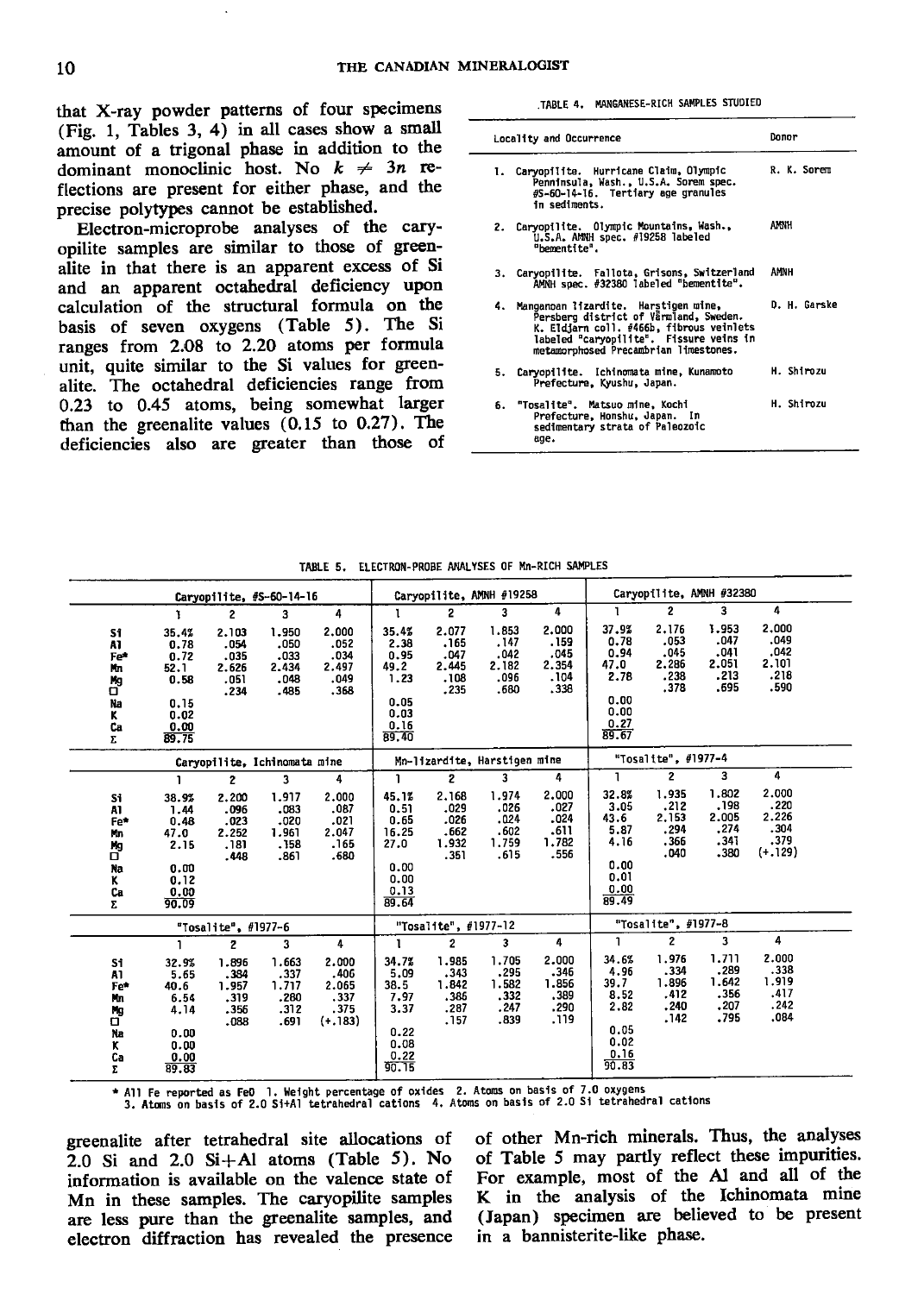Kato (1963) has shown that hexagonal arrays of satellites occur around the  $k = 3n$ spots on electron-diffraction photographs of



FIG. 5. Lattice fringe images of the  $7\,$  Å layers approximately parallel to (001). a) Greenalite from Cartagena, Spain. b) Caryopilite from Ichinomata, Japan. c) Electron-diffraction pattern of crystal shown in b).

caryopilite. We have confirmed this for the caryopilites from Ichinomata (Japan), Olympic Mountains (U.S.A.) and Fallota (Switzerland), as well as for a manganoan lizardite. The latter specimen from Harstigen (Sweden), although labeled "caryopilite" when received and similar in appearance to the other specimens, actually contains 27% MgO by analysis. The X-ray powder pattern differs from that of caryopilite in that the two phases present are both monoclinic but with slightly different cell dimensions.

Caryopilite  $hk0$  electron-diffraction patterns show a range of detail in the O2O family of reflections, from rather diffuse blobs similar to those in greenalite (Fig. 6a) to a sharper group of three reflections (Fig. 6c). Electronoptical lattice fringes of caryopilite are similar to those of greenalite in the  $X-Y$  plane. Side views parallel to (001) (Fig. 5b) show more clearly the sinusoidal modulation of essentially continuous sheets.

When the separation of an electron-diffraction satellite from its central  $k = 3n$  reflection is plotted versus  $b_0 = 6d(060)$ , as measured from the X-ray powder pattern for the same specimen, there is an apparent linear trend from modulations near 23 Å for greenalite to 17 Å for caryopilite (Fig. 7, Table  $6$ ). Consequently, the irrational values of the satellites change from  $2.4b$  to  $1.7b$ . Because of the small number of intermediate compositions, an alternative interpretation of the plot in Figure 7 is that the variation is step-like, with modulations grouped near 23, 21 and 17 Å for the specimens of this study.

The amount of the monoclinic phase present also varies as a function of  $d(060)$  and MnO content, although not in a linear fashion. The greenalites closest to the Fe end-member composition (specimens 1, 5, 6 and 7 in Table 1) have the smallest amounts of the monoclinic phase, which require monochromatic X-radiation for detection when individual small granules are used as samples. Greenalite 4 and 8, with 1.78 and  $1.50\%$  MnO by analysis, respectively, have slightly larger amounts of the : monoclinic phase. Precise determination of : the amount of the monoclinic phase present is difficult for all of these specimens because of the varying purity of the granules used. For the Bluebell mine greenalite with 8.71% MnO, the two phases are present in roughly equal amounts. For end-member caryopilites the monoclinic phase is dominant, and the trigonal phase requires monochromatic X-radiation for detection when using small granules.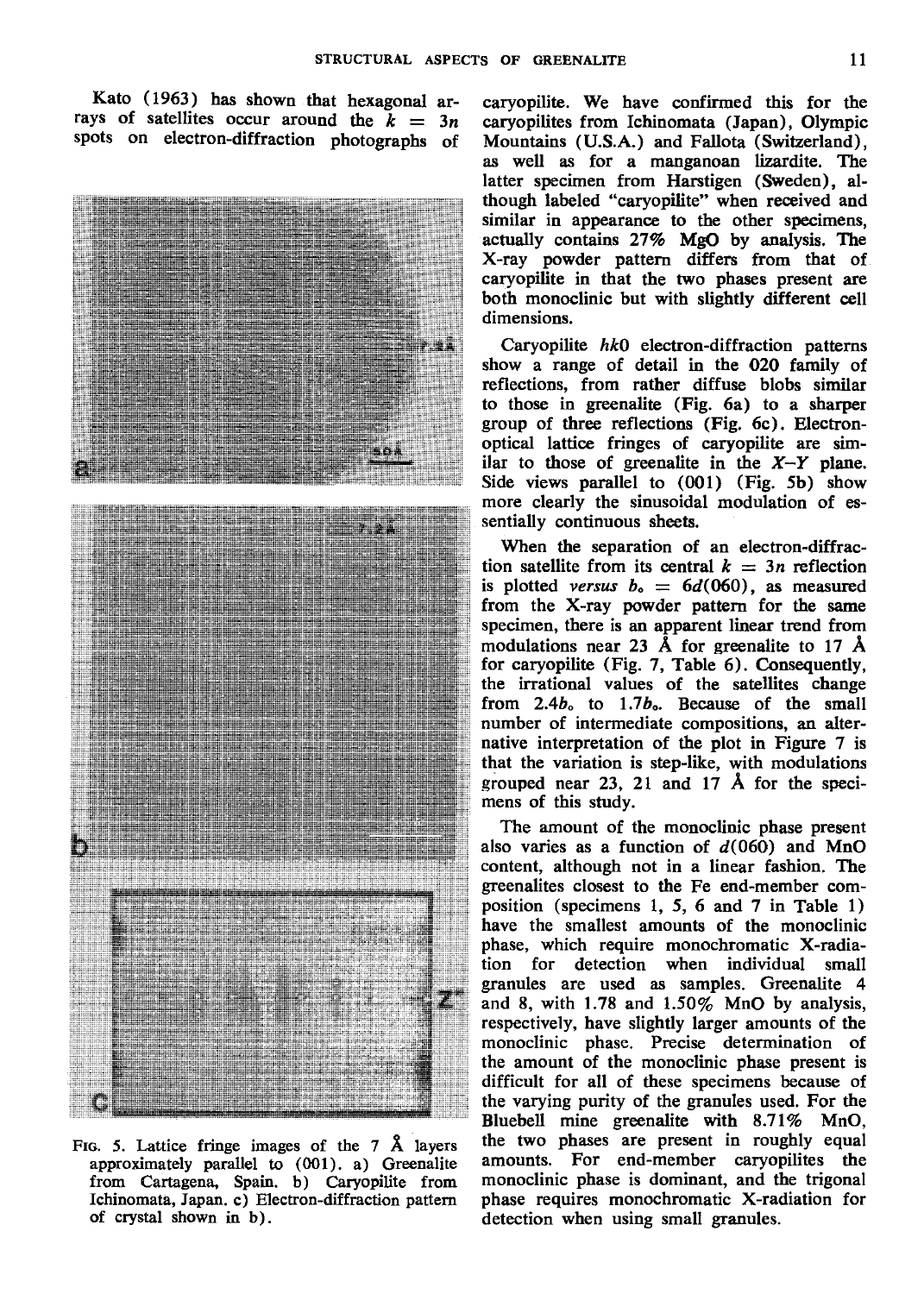

Fig. 6. Electron-diffraction patterns of diffuse intensity associated with vacant  $k \neq 3n$  positions for a) Cartagena greenalite, b) Ichinomata caryopilite and c) Fallota (Switzerland) caryopilite.

The combination of X-ray and electron-diffraction results for these specimens shows that the same modulation effect and the same intergrowth of phases observed for greenalite occur at the Mn end of the series as well. The two phases in caryopilite are in the reverse order of abundance relative to greenalite; the monoclinic phase is dominant. The similarities to greenalite clearly indicate caryopilite to be its Mn-analogue.

Peacor & Essene (1980) have argued that caryopilite is a member of the friedelite group of minerals, rather than being a true serpentine. They based their conclusion on the similarity of the powder patterns for caryopilite and friedelite plus their electron-microprobe analyses for<br>caryopilite. The latter gave a ratio of octahedral cation to silicon close to 8:6, as in friedelite, rather than the 9:6 ratio expected for a serpentine-like structure. But we note that the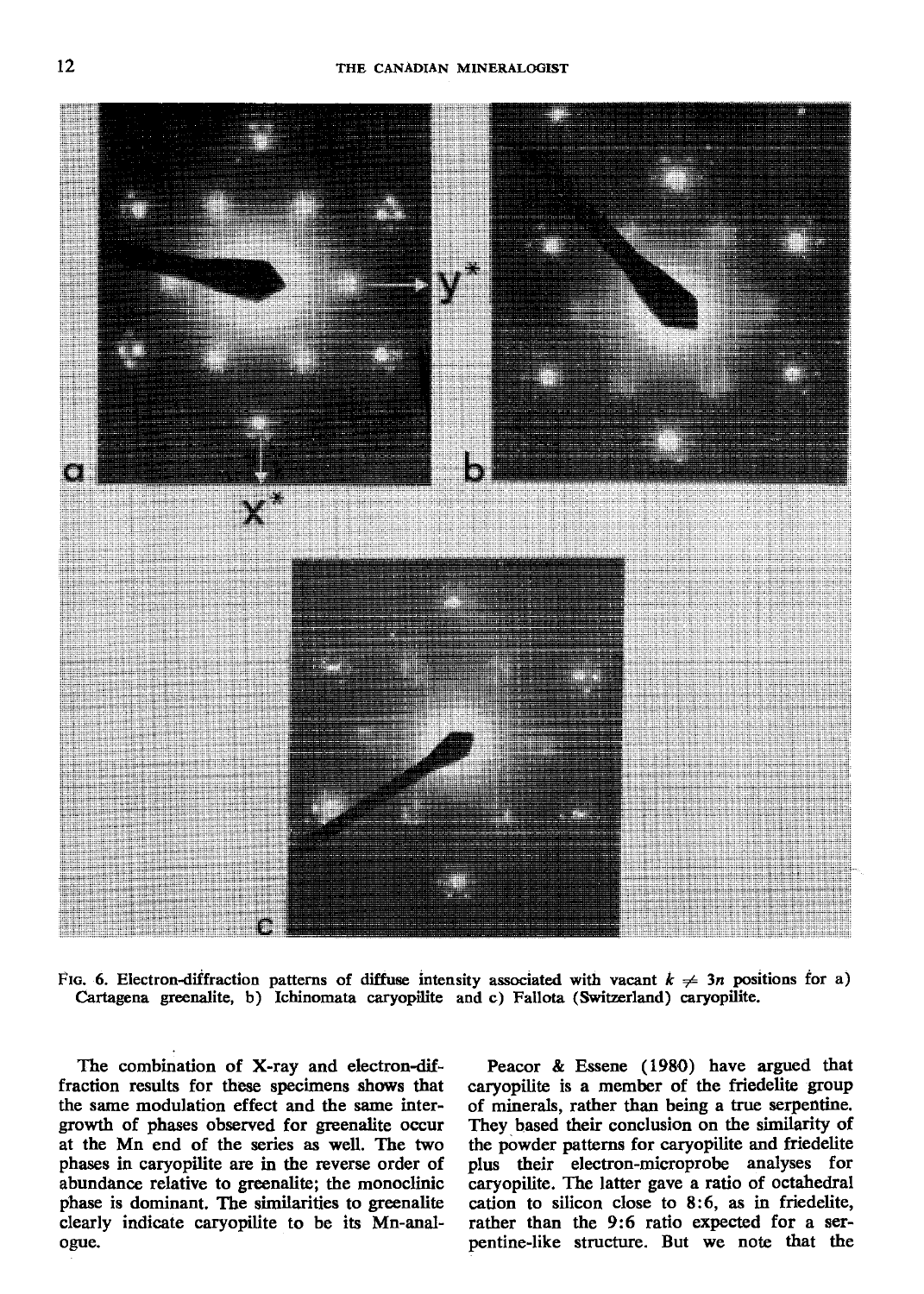

FIG. 7. Plot of satellite separation S versus b parameter.

lateral cell-dimensions of friedelite for a C-centred cell (a 5.81, b 10.05 Å) are appreciably larger than those of our most Mn-rich caryopilite (a 5.69, b 9.86 Å), and that electrondiffraction phqtos of friedelite do not show satellites to the  $k = 3n$  reflections. Thus, the detailed structures of caryopilite and friedelite must be different. It may be, as suggested by Feacor (pers. comm. 1981), that caryopilite represents a structure transitional between that of a true serpentine and friedelite.

Yoshimura (1967) has described tosalite from the Tosa mine, Japan, as an intermediate member of the greenalite-caryopilite series  $(MnO 34.78, FeO 11.97, Fe<sub>2</sub>O<sub>3</sub> 8.49%)$ . We have examined a less Mn-rich sample labeled "tosalite" from the Matsuo mine, Japan. X-ray pwder patterns show that the proportions of

|  |  | TABLE 6. SATELLITE SEPARATIONS |
|--|--|--------------------------------|
|--|--|--------------------------------|

| <b>Sample</b>                            | S = separation<br>satellite from<br>main spot | $b = 6 \times d(060)$ S/b ratio |      |
|------------------------------------------|-----------------------------------------------|---------------------------------|------|
| greenalite                               |                                               |                                 |      |
| Cartagena, Spain                         | 23.34                                         | 9.6368                          | 2.42 |
| creenelite                               | 22.7                                          | 9.660                           | 2.35 |
| Sokoman Iron Fm., Labrador<br>oreenalite |                                               |                                 |      |
| Bluebell mine, B.C.                      | 21.3                                          | 9.696                           | 2.20 |
| Mn-11zardite                             |                                               |                                 |      |
| Sundan                                   | 20.9                                          | 9.732                           | 2.14 |
| caryopilite                              |                                               | 9.840                           | 1.70 |
| Ichinomata, Japan<br>caryopilite         | 16.7                                          |                                 |      |
| Fallota, Switzerland                     | 17.2                                          | 9.810                           | 1.75 |

the monoclinic and trigonal phases are yariable from place to place in our hand sample, but  $d(060)$  is always close to that of greenalite rather than of caryopilite. Electron-microprobe analyses (Table 5) of four of the same granules for which X-ray patterns were taken show only 5.87 to 8,52% MnO, so that these granules from the Matsua mine probably should be classified as manganoan greenalites.

More  $Al_2O_3$  is present in these Matsuo greenalite granules (3.05 to  $5.65\%$ ) than in the other greenalites; we interpret Al to be in both tetrahedral and octahedral positions, as given by the structural formula allocations in Table 5. For example, two analyses yield more than 3.0 total octahedral cations on the basis of 2.0 tetrahedral Si atoms per formula unit; the other two analyses yield unreasonably low octahedral cation totals  $(2.16$  and  $2.20)$  on the basis of 2.0 tetrahedral  $Si+Al$  cations (*i.e.*, all Al in tetrahedral coordination). It is unlikely that a large amount of  $Al<sub>2</sub>O<sub>3</sub>$  can be incorporated in a true greenalite structure, because substitution of Al in either tetrahedral or octahedral positions would tend to alleviate the lateral misfit of sheets and to produce the berthierine structure instead. We have verified by X-ray powder patterns that the "Al-greenalite" from the Ruth shale of the Sokoman Iron Formation, described by Klein & Fink (1976) as having up to  $12\%$  Al<sub>2</sub>O<sub>3</sub>, is berthierine rather than greenalite.

The Matsuo greenalite analyses provide further evidence for variation in concentration of the monoclinic phase in proportion to the amount of MnO present. Particle 1977-4, with the monoslinic phase judged to be least abundant from the powder pattern, has the least MnO by analysis  $(5.87\%)$ . Particle 1977-6 has slightly more MnO (6.54%), and the two phases are approximately equal in abundance. The two particles with the monoclinic phase most abundant  $(1977-8-12)$  have the most MnO by analysis  $(7.97 \text{ and } 8.52\%)$ . The distribution of other octahedral cations between the two phases may be also of importance, possibly leading to the concentration of smaller cations in the trigonal phase. It is noted, for example, that about equal proportions of the two phases are obtained at a higher MnO concentration (8.71%) for the Al-poor Bluebell mine greenalite than for the more Al-rich Matsuo greenalite 1977-6 (6.54%).

# SUMMARY OF DATA FOR GREENALITE-CARYOPILITE

The experimental data that must be ex-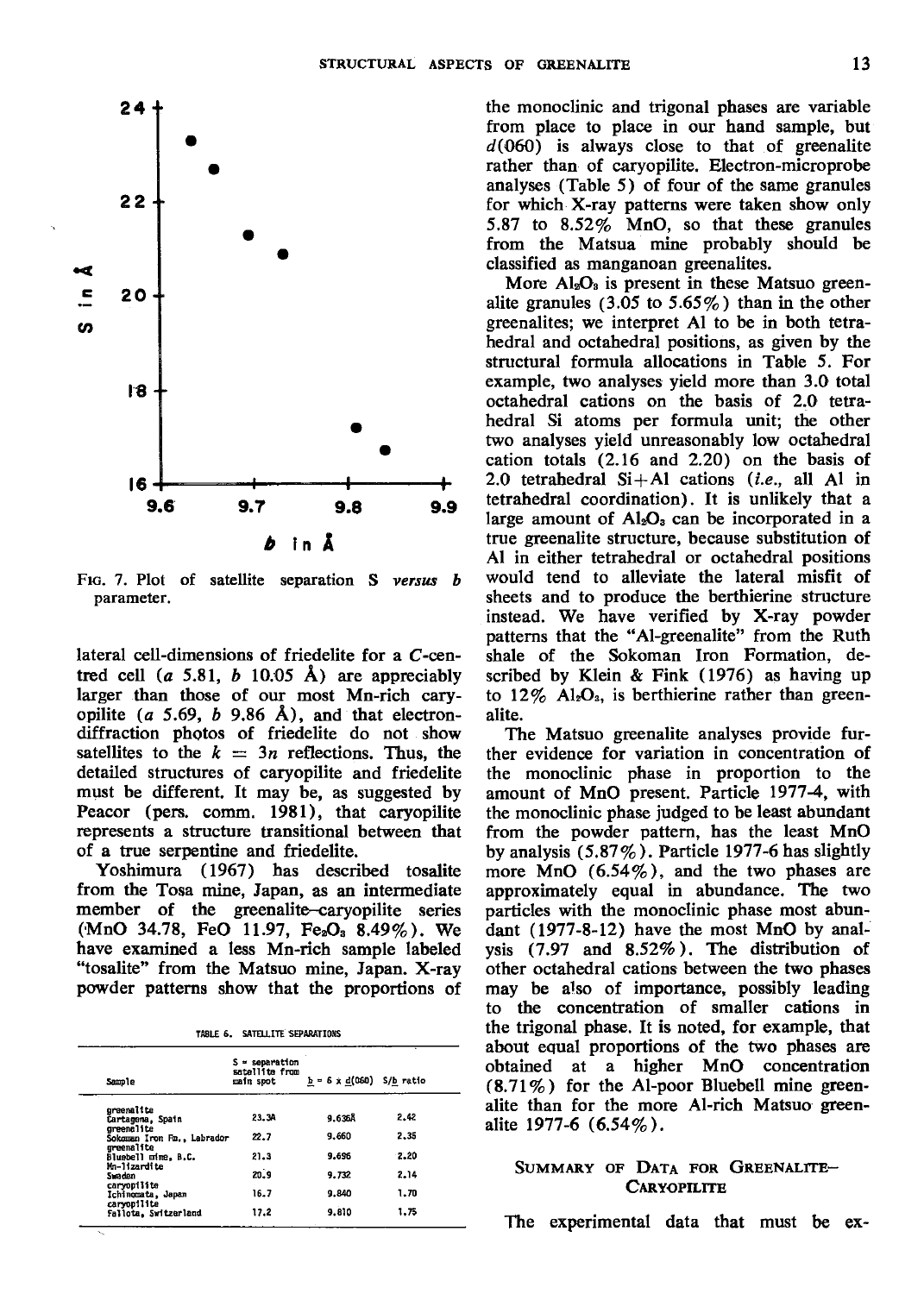plained for a complete understanding of the structural nature of greenalite and caryopilite are summarized below. Because our interpretation is incomplete, it is important that fact and interpretation be clearly separated. (1) Electron-microprobe analyses of greenalite and caryopilite consistently show an excess of Si and a deficiency of total octahedral cations upon allocation on the basis of seven oxygens for a serpentine-type structure. (2) Both a trigonal and a monoclinic phase are present in all greenalite, caryopilite and intermediate composition specimens studied. Whenever the relative orientations could be determined, the two phases were found to be in a fixed, coherent intergrowth, with one phase either rotated by 180' (or  $\pm 60^{\circ}$ ) relative to the other or inverted without rotation. Rotation is equivalent to occupation of a different set of octahedral positions. (3) On  $hk0$  electron-diffraction photographs, the  $k = 3n$  reflections are sharp and are surrounded by incomplete hexagons of satellites directed along the three pseudohexagonal Y\* axes. Higher-order satellites occur infrequently. The satellite spacings indicate a regular but irrational modulation of the subcell structire, varying from 23  $\AA = 2.4b_0$  in greenalite to 17  $\AA = 1.7b_0$  in caryopilite. (4) On  $hk0$  electron-diffraction photographs, the  $k$  $\neq$  3n indices have zero intensity at the lattice points. Outside these lattice points, there is a distribution of diffuse intensity that varies from two to three ill-defined blobs to three sharper superlattice spots. (5) Electron micrographs show three sets of intersecting fringes normal to the three pseudohexagonal Y\* axes, which can be resolved into domains consisting of a small number of tetrahedral sixfold rings. The domain boundaries are poorly resolved, and there is considerable defect nature in the size, shape and lateral disposition of the domains. Lattice fringes normal to the (001) layers have a crinkled to sinusoidal appearance in places.

# INTERPRETATION

We have attempted to integrate the experimental observations into a single structural model. We make the basic assumption that the observed structural modulations are due to the inherent lateral misfit between a larger Fe, Mn-rich octahedral sheet and a smaller Si-rich tetrahedral sheet. The modulations of 23 to 17 A found for greenalite and caryopilite are comparable to values of (l) 2l.6 A found for the extent of articulation between misfit sheets in a single wave of antigorite by Kunze (1956)

and of (2) 21.6 to 22.0 Å found between inverted islands in the structure of stilpnomelanes of different composition by Eggleton  $(1972)$ . In both cases, rational superlattice reflections rather than irrational satellites are present, and the lateral misfit of sheets is accommodated by some regular pattern of tetrahedral inversion and relinkage. The significance of these superlattice values is that they give a measure of the lateral extent to which the misfit sheets can maintain linkage for these compositions before the strain must be relieved by some form of structural modulation.

The [0O1] images and diffraction patterns imply a structure for greenalite in which one extra tetrahedron is inserted into the tetrahedral sheet approximately every eight tetrahedra  $(Fig. 8)$ . This enlarges the tetrahedral sheet sufficiently for it to fit with an octahedral sheet which, if unconstrained, would exceed the dimensions of the tetrahedral sheet by a factor of. 16/ 15. Where the octahedra articulate with the apical oxygens of the tetrahedral "islands" of six-member rings, the octahedral sheet contracts in the  $X-Y$  plane, probably by curving. Around the edges of the islands, the three- and four-member rings are postulated as inverted so that they coordinate with the octahedral sheet of the adjacent layer. It is also possible that entire islands are inverted in a similar fashion. The micrographs show that the real structure is much less regular than this model. On average, the islands are four rings in. diameter, but individual islands may be smaller or may not be equidimensional. Optical simulation of the  $hk0$  diffraction pattern using this regular model reproduces the satellites to the  $k = 3n$  reflections quite well, but naturally has many other sharp superlattice reflections. A model in which each island in the diffraction mask (Fig. 9b) is randomly displaced by one octahedral anion vector from its ideal position allows simulation of the coordination of each silicon pair to different pairs of apical oxygens from among the anions of the octahedral sheet on a random basis. The resulting optical diffraction pattern (Fig. 9a) introduces diffuse  $k \neq 3n$ reflections while still leaving the  $k = 3n$  satellites sharp. This simulation compares reasonably well with the greenalite electron-diffraction patterns, differing primarily in the details of the  $k \neq 3n$  reflections.

Lattice fringes of greenalite viewed parallel to (O01) show, at least in some areas, a wavy structure (Fig. 5a). This suggests that the structure resembles a stack of saucers, in which the convex upward octahedral saucers fit as caps over the tetrahedral islands of Figure 8.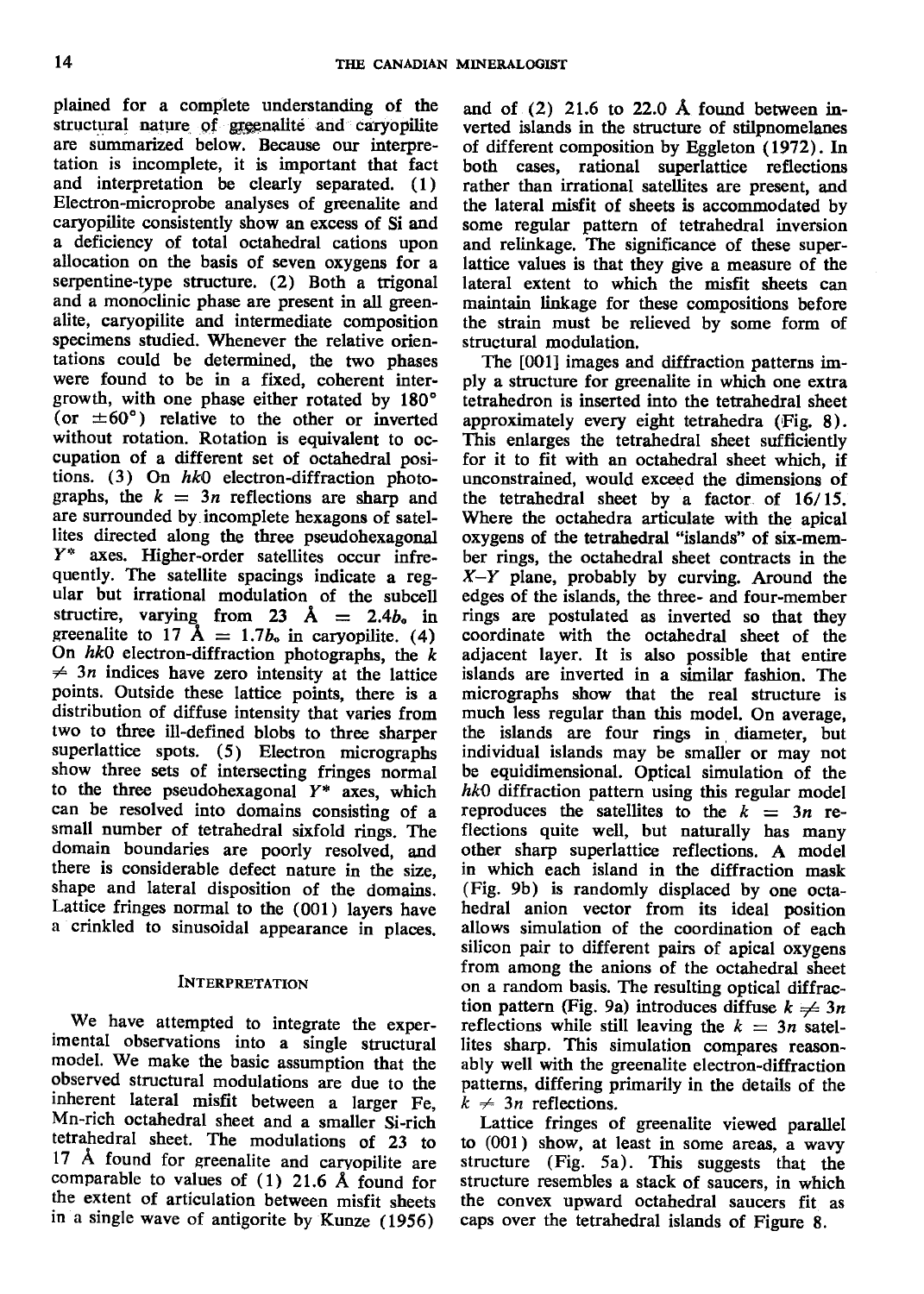

FIG. 8. Idealized tetrahedral sheet for greenalite.



FIG. 9. a) Optical diffraction pattern of the mask shown in b). b) Diffraction mask for regular octahedra and a tetrahedral sheet as in Figure 8, but with tetrahedral islands coordinating randomly to octahedral anion positions.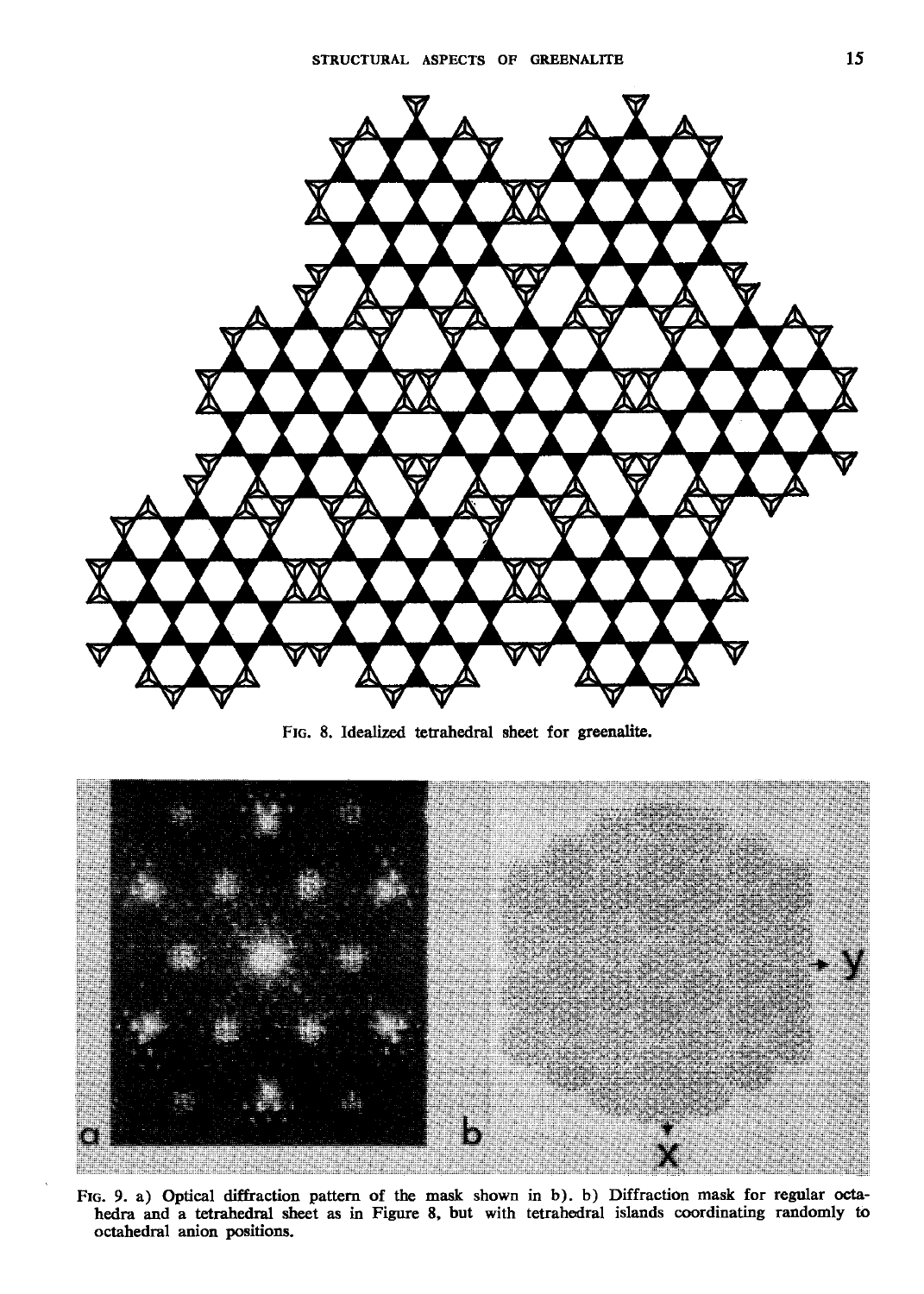The images from caryopilite allow this model to be extended and modified. Caryopilite from Ichinomata (Japan) has a smaller modulation, indicated by the  $k = 3n$  satellites, than in greenalite, consistent with a model tetrahedral sheet having islands about three hexagonal rings in diameter instead of four. Images parallel to the subcell [100] direction show reasonable continuity along  $Z$  of the superlattice modulation (Fig. 5b). The distributions of diftuse intensity outside the positions of the extinguished  $k \neq$  $3n$  reflections on  $hk0$  electron-diffraction patterns of this specimen are more widely separated (Fig. 6b) than in most greenalites studied. In caryopilite from Fallota (Switzerland), three sharper satellites or superlattice reflections are found in these positions (Fig. 6c). This indicates a second modulation system that is more regularly developed in some specimens than in others.

Our interpretation of the two apparently independent modulation systems involving  $k =$ 3n and  $k \neq 3n$  reflections is based on a consideration of the Fourier transform of the substructure. X-ray and electron scattering from laver silicates is dominated by the trigonal subcell of octahedral cations that repeat at intervals of about 3.2  $\AA = b_0/3$  of the conventional cell. Consequently, there is strong scattering centred on reciprocal lattice points for which  $\bar{k}$  $=$  3*n*. The octahedral anions have the same subcell and contribute to these same reflections. The tetrahedral cations, although falling on the same subcell, are missing from one out of three lattice points; this, together with the contributions from the basal oxygens, introduces scattering between the subcell reflections at the socalled  $k \neq 3n$  positions.

Strong satellite reflections around  $k = 3n$ subcell reflections result from perturbations to the subcell that are responsible for the strong subcell reflections. Thus, for example, a regular distortion of the octahedral sheet cannot produce satellites at the  $k \neq 3n$  positions, because the octahedral sheet transform has low intensity in this region. Similarly, modulations of the tetrahedral sheet cannot cause satellites to  $k =$  $3n$  reflections alone, because the tetrahedral sheet also scatters significantly at  $k \neq 3n$  positions. We therefore interpret the hexagonal pattern of satellite reflections found around the  $k$  $=$  3n reflections as resulting from a periodic distortion of the octahedral sheet. In caryopilite from Fallota (Switzerland), the triangle of reflections found about the position where 020 would be in a normal layer silicate (Fig. 6c) results from a periodic variation in the tetra-

hedral sheet. The lack of perfect regularity in both octahedral and tetrahedral distortions prevents the development of a larger superlattice that would enclose rational numbers of octahedral- and tetrahedral-distortion supercells along both  $X$  and  $Y$ . As a result, only firstorder satellite reflections to the sublattice points are observed.

We suggest that the distortion of the octahedral sheet in both greenalite and caryopilite is caused by a combination of the periodic doming of the octahedral saucers associated with the tetrahedral islands plus rows of octahedral vacancies around each saucer. where inversion of rings probably takes place and articulation of the two sheets is difficult. Because observed  $k = 3n$  reflections are sharp, the scattering from the octahedral sheet must be in-phase and relaxation effects in the vacant boundary octahedra may help achieve this coherency. Optical simulation of the observed diffraction patterns has been achieved by a periodic contraction of the octahedral sheet where it articulates to the tetrahedra, and a release to its unconstrained dimension where the tetrahedra invert. But any model in which the mean octahedral size is greater than the mode should give rise to a similar octahedral superlattice. The lower intensities of the satellites on the origin side of the  $k = 3n$  reflections are due to the incommensurate nature of the modulation in which the supercell dimension is slightly greater than that of  $3n$  subcells, as duplicated in the optical simulation pattern (Fie. 9a).

No  $k \neq 3n$  reflections are observed on any of the diffraction patterns, and this is taken into account in our model by the introduction of four-member rings at the tetrahedral island edges, which cause adjacent islands to be out-ofphase by  $a/2$ . At the same time, the fourmember rings provide the extra tetrahedra necessary to continue linkage with the octahedral sheet (Fig. 8). Our model thus explains the observed nonstoichiometry of greenalite and caryopilite relative to true serpentine as due both to the introduction of extra tetrahedra and also to the omission of octahedral cations. In greenalite some of these vacancies are associated with Fe<sup>3+</sup> ions. It is also possible that some octahedral OH groups are omitted at the inversion regions of the island boundaries, as is the case with antigorite. Our data do not allow guantification of nonstoichiometry. The diffuse blobs near the  $k \neq 3n$  positions in diffraction photos of greenalite indicate that the superlattice involving distortions in the tetrahedral sheet is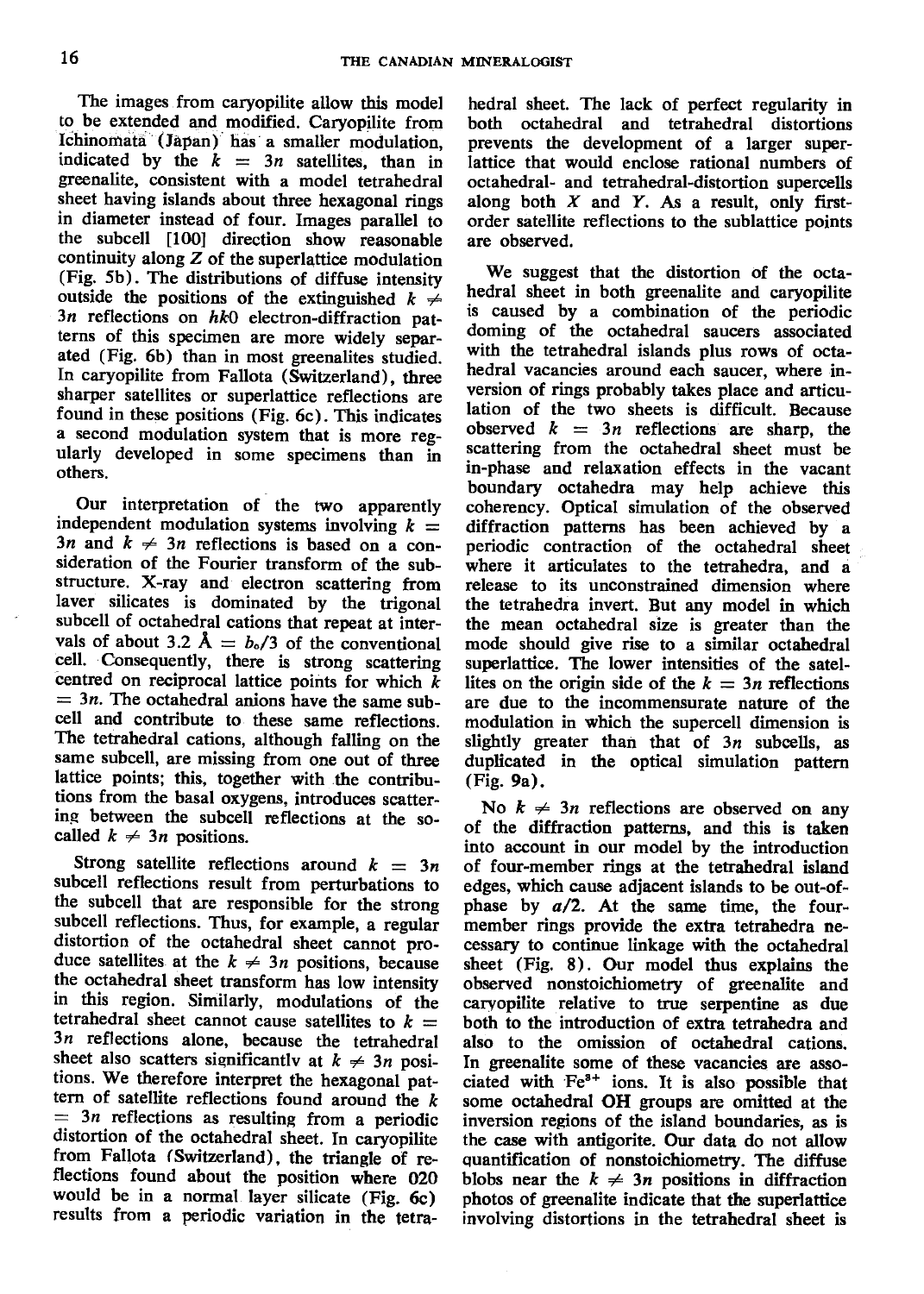incompletely developed in greenalite, in contrast with the sharper superlattice reflections in Fallota caryopilite. Further imaging and modeling work is in progress for the Mn-rich specimens.

The imaging study has not provided any information as to the nature or origin of the trigonal and monoclinic phases known to be present in all samples. One possible explanation is that unmixing has segregated the Fe-rich and Mn-rich compositions in a fixed, coherent structural relationship. In particular, one might expect misfit cations to locate preferentially in the inter-island regions, where a different mode of layer stacking might be initiated. The fact that greenalite specimens l, 5 and 6 (Table 1) have very small amounts of MnO by analysis  $(0.15, 0.18$  and  $0.06\%$ , respectively, from Table 2), yet detectable amounts of the monoclinic phase, is evidence against this strictly compositional interpretation. The presence of two phases in all samples suggests that the two phases are related in some manner to the structural modulation, and probably are essential to the stability of the greenalite-caryopilite structural system. Proof of the latter interpretation would require that two phases be demonstrated to be present in chemically pure synthetic greenalite and caryopilite. The X-ray powder pattern of synthetic greenalite published by Jasmund et al. (1976) is inconclusive on this point. There are two lines recorded at  $d =$ 2.495 and  $2.073 \text{ Å}$  (intensities not listed) that are close to the two strongest lines of the monoclinic phase, but it is possible that these are due to the presence of a small amount of a tubular form of greenalite.

#### **MINNESOTAITE**

Because of the linkage of greenalite with minnesotaite in the structural model of Floran & Papike (1975), we have taken a preliminary look at the diffraction patterns of minnesotaite. Although Gruner (1944) suggested that minnesotaite is the ferrous analogue of talc, X-ray powder patterns of talc and minnesotaite are only superficially similar. We have been unable to index the powder pattern of minnesotaite on the basis of either the  $1Tc$  or  $2M$  talc structures.

X-ray-precession and electron-diffraction photographs of minnesotaite from the Cuyuna district of Minnesota are completely different from those of greenalite and caryopilite. In addition to the normal subcell reflections, there are rational superlattice reflections indicating

that the structure.must be much more complex than that of a normal phyllosilicate. This is to be expected from the lateral misfit inherent in a Si-rich tetrahedral sheet and an Fe-rich octahedral sheet. We conclude that the structure of minnesotaite is not related to that of greenalite or caryopilite; as a result, we will report our results for minnesotaite in a separate communication.

#### ACKNowLEDGEMENTS

This study was supported by the National Science Foundation (grants EAR 76-6620, EAR 78-05394 and EAR 80-18222), by the Petroleum Research Fund, administered by the American Chemical Society (grant 8425-AC2), and by a University of lllinois-Chicago Faculty Summer Fellowship. Samples were kindly provided by A.M. Arribas, R.J. Floran, D.H. Garske, A.M. Goodwin, G.A. Gross, C. Klein, L. Moyd, J.J. Papike, H. Shirozu, R.K. Sorem, S.A. Tyler, B. Young, I.S. Zajac and the American Museum of Natural History. We are indebted to W.A. Dollase for the Mössbauer analysis and to Cynthia S. Anderson, J.T. Cheney, E.D. Glover, D.J. Henry and Karen L. Kimball for the microprobe analysis of samples. We thank Professor B.G. Hyde of the Australian National University Research School of Chemistry for use of his electron-microscopy and diffraction facilities. Funds for computing purposes were provided by the University of Illinois-Chicago Computer Center. The manuscript has been improved by the constructive review of D.R. Peacor.

#### **REFERENCES**

- ALBEE, A.L. & RAY, L. (1970): Correction factors for electron probe microanalysis of silicates, oxides, carbonates, phosphates, and sulfates. Anal. Chem. 42, 1408-1414.
- BAILEv, S.W. (1969): Polytypism of trioctahedral 1:1 layer silicates. Clays Clay Minerals 17, 355-371.
- Barrs, T.F. (1959): Morphology and crystal chemistry of 1:1 layer lattice silicates. Amer. Mineral. 44, 78-114.
- -, SAND, L.B. & MINK, J.F. (1950): Tubular crystals of chrysotile asbestos. Science 111, 512-513.
- BAYLISS, P. (1981): Unit cell data of serpentine group minerals. Mineral, Mag, 44, 153-156.